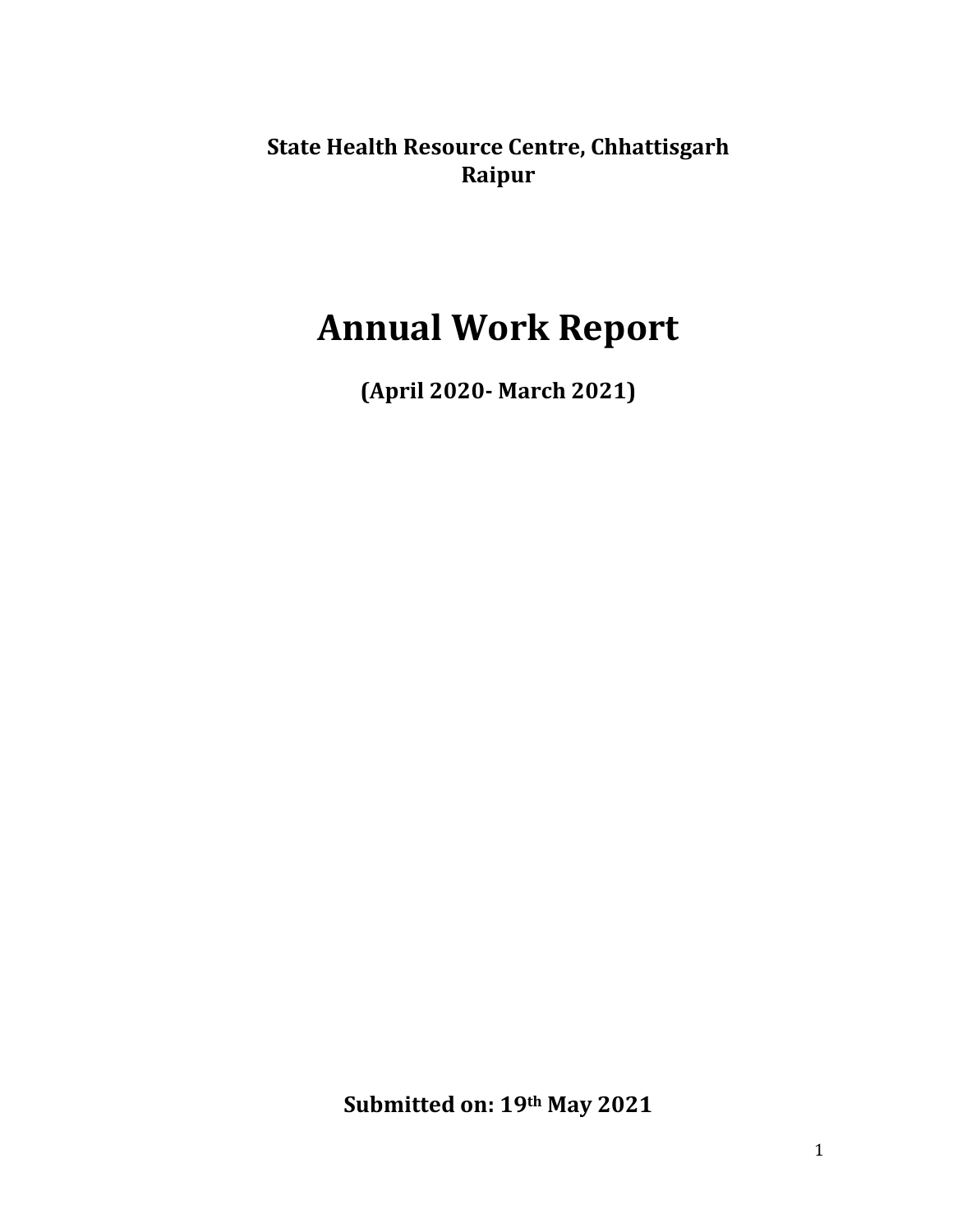# **Health System strengthening**

#### **Health and Wellness Centres (HWCs)**:

- SHRC continued to provide technical support at state as well as district level for operationalization of HWCs. SHRC helps 18 districts to monitor and facilitate operationalisation of HWCs and building quality in their functioning in districts. Based on the NHM EC decision, SHRC sent consultants to districts which did not have a consultant from other partners to monitor HWCs.
- SHRC assessed the functioning of HWCs through field visits and feedback in form of detailed reports was shared with NHM. These reports show what the current status is and identify the gaps requiring improvements. Aspects requiring state-level interventions were informed to NHM.
- The monitoring of HWCs and facilitation to improve their functioning has helped in improving the availability of drugs, regularity of OPD sessions, follow-up of chronic disease cases, role clarity and recruitment of HR and availability of basic tests. These improvements helped the HWCs in providing many of the required services. Assessment showed that average HWC during pre-Covid period (January,  $2020$ ) was able to treat around  $332$  patients per month (apart from  $224$  screened), including around 50 patients of chronic diseases. During the pandemic lockdowns, around 25% decline was seen. Still HWCs were among the more functional and accessible centres to access services during pandemic and various lockdowns. In September 2020, the average no. of patients treated per HWC per month was  $304$  (apart from  $213$ ) screened). In February 2021 average patient treated per HWC per month was 281 (apart from 183 screened). Some HWCs suffered due to RMAs being assigned Covid related duties in Covid hospitals, home-isolation control rooms etc. Detection of new cases of NCD suffered during the pandemic. Since February 2021 onwards some centre suffered their functionality due to vaccination duty of CHOs and RMAs.
- Mitanins worked with HWCs to deliver medicines to chronic disease patients in rural areas during the pandemic. This mechanism was found to be a useful stop-gap arrangement in rural HWCs.
- SHRC worked together with NHM for CHO recruitments. 800 CHO posts were planned to be filled for which SHRC suggested district wise quotas which was accepted by NHM.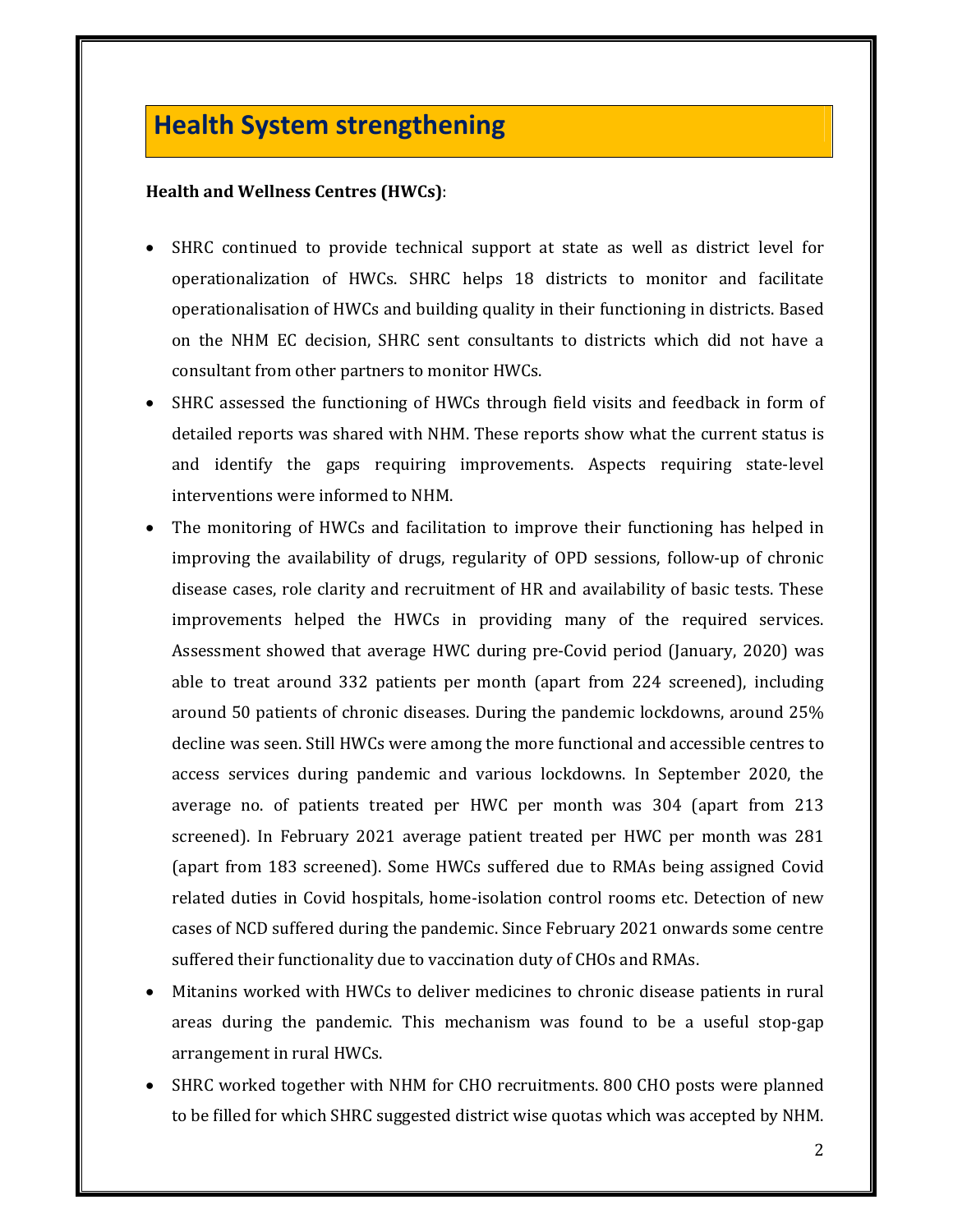The selection got withheld due to a High Court case. The 800 CHOs will now directly be recruited from amongst the BSc. (Nursing) batch passing in  $2021-22$  who have received the integrated course and who do not need the IGNOU bridge-course.

- SHRC has prepared a training module for Community Health Officers (CHOs) on Standard Treatment Protocols for primary healthcare conditions in consultation with experts from AIIMS Raipur. A ToT of 75 Master Trainers was completed with help of AIIMS.
- SHRC has also conducted online and contact class training of 387 CHOs from 20 districts on Standard Treatment Protocols for primary healthcare conditions with the help of experts from AIIMS as Master Trainers. Contact class training of 214 CHOs was conducted in 11 districts with the help of master trainers and question answer sessions with experts from AIIMS.
- SHRC is organizing capacity building programmes with AIIMS, Raipur for RMAs working in HWCs. But due to COVID-19 pandemic conducting contact class is difficult therefore online training for RMAs has been planned from June onwards with experts from AIIMS. Till now 4 online batches of 4 days has been done and 170 RMAs were trained in  $2020 - 21$ .
- SHRC is also organizing professional development training for RMAs and due to ongoing pandemic their training got hampered. Even though we conducted two weeks residential professional training of 35 RMAs at Shaheed hospital, Dalli Rajhara.
- A refresher training module for training of ANMs and male MPWs has been developed for treatment of common illnesses and their role in screening/follow-up for other illnesses. ToT for this training has been completed. Training of ANMs have done in  $24$ districts and 4819 ANM/MPWs have been trained at block and district level by trained master trainers.

#### **Covid‐19 related work**

# **Support for Raising Resources for health‐infrastructure through NABARD Rural Infrastructure Development Fund (RIDF)**:

SHRC was given the nodal responsibility of preparing the health department's proposal for RIDF and its follow-up. SHRC prepared the proposal for a RIDF loan of Rs.181 Crores to add a) 2700 beds with oxygen supply covering all medical college hospitals,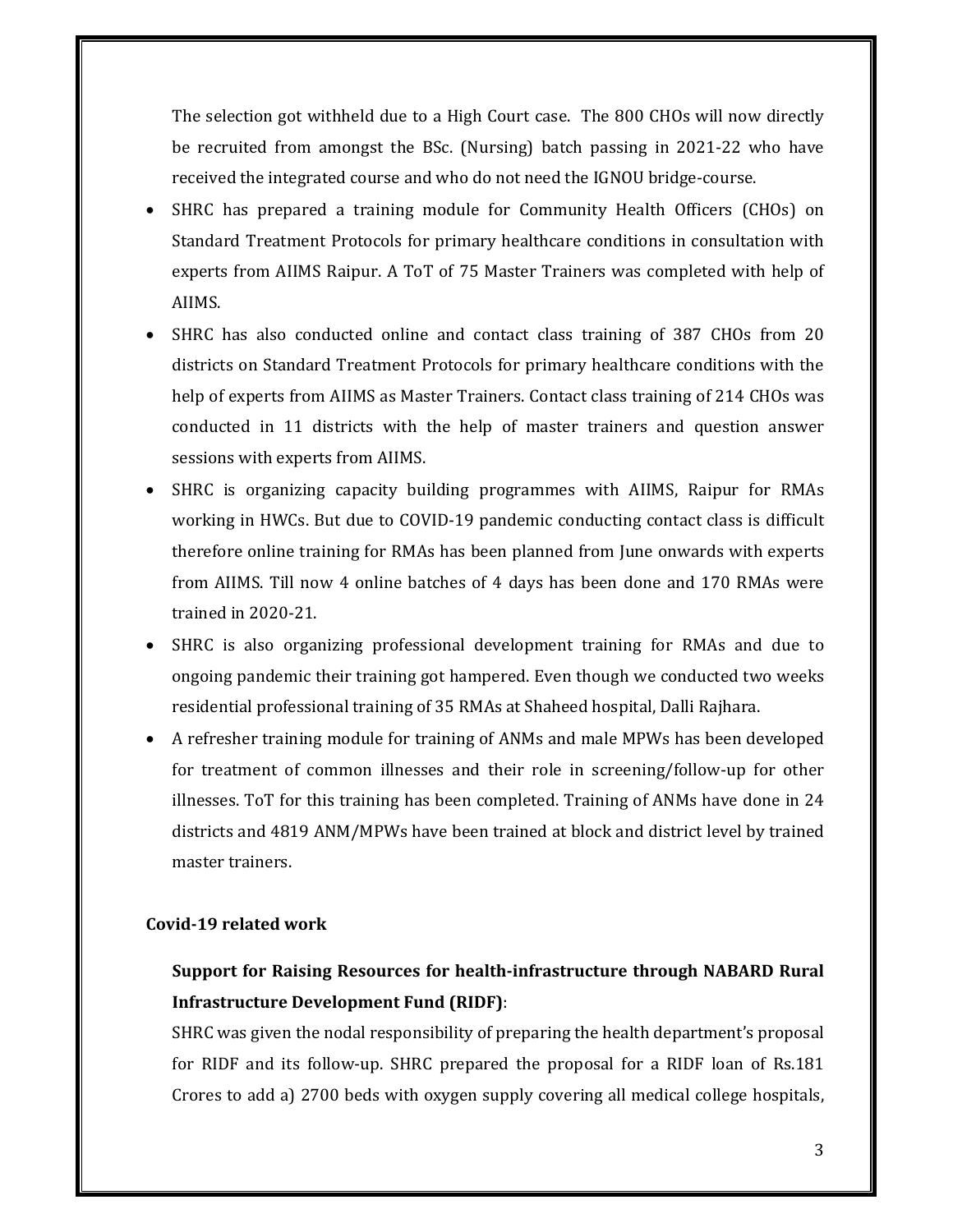DHs and CHCs, with ambulances b) 28 Covid labs in District Hospitals using Truenat. SHRC followed it up through stages of approvals at Health Department, Finance Department and NABARD. Works worth Rs.179 Crore got approved.

- SHRC provided support to State Nodal Agency of DHS in preparing a model for contracting private providers for Covid care. The tender was successful and the bid approved was of Rs.1448 per patient per day, which was very economical for the department.
- SHRC provided inputs to the Health Department for improving testing strategy. SHRC helped in carrying out data-analysis as and when asked by the Health Department.

**Community Surveillance:** SHRC anchored the Community Surveillance vertical from March 2020 onwards. The initial community surveillance was focused on containment zones declared in population living around Covid positive cases. From June 2020, community surveillance also included areas where people had returned from other states. SHRC provided inputs for containment, including through field visits to Covid hot‐spots. 

Door to door surveys were carried out by Mitanins. These surveys covered a large share of state's population to identify the persons with ILI symptoms. However, testing of identified cases remained very poor till September due to limited arrangements for testing below the CHC level. An intensified round was started from October 2020 through Mitanins for identification of suspected cases. From October, testing outreach was improved and the symptomatic persons identified by Mitanins started getting tested for Covid. Field visits were made by SHRC to assess the efforts and to devise a strategy for testing. Male MPWs were identified as the appropriate cadre to be used for Covid testing in sub-centres or in villages below a PHC level. The reluctance of the people to get tested was found to be the main reason for low testing of identified ILI cases. 

#### **Health Education for Covid prevention**:

Mitanins started health education efforts from April 2020 onwards by visiting a large number of households and advising them on importance of masks, physical distancing and hand washing. For this purpose, Mitanins received one round of training in March.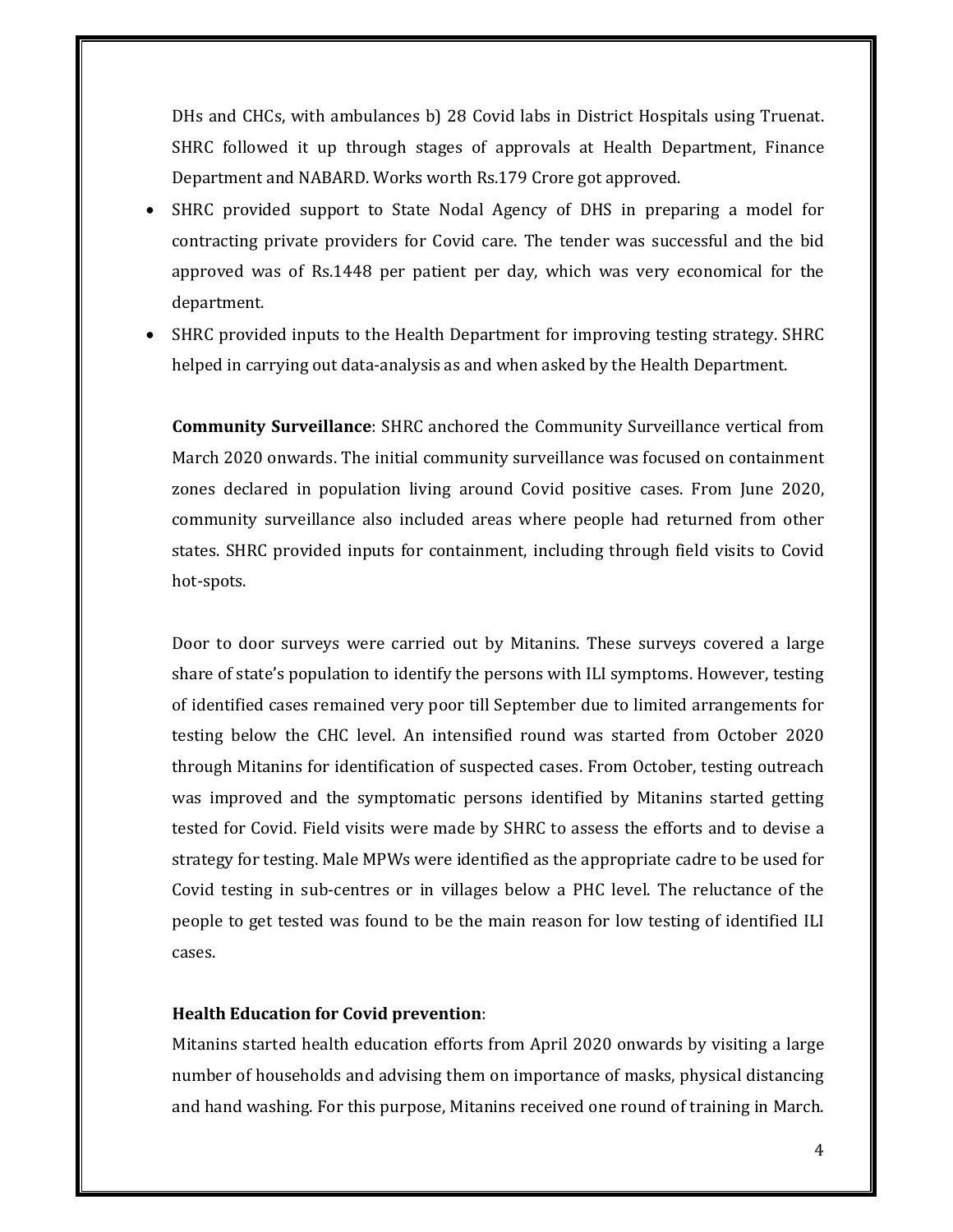In April–May, the focus was on promoting hand–washing and subsequently other components got added. In October 2020, Mitanins received another round of training on prevention of Covid and carrying out community surveillance.

| Period         | Number of       | No. of homes | No. of home-       |
|----------------|-----------------|--------------|--------------------|
|                | Home Visits by  | taught hand- | quarantined        |
|                | <b>Mitanins</b> | washing      | persons supervised |
| April-May 2020 | 79,12,197       | 69,47,393    | 2,43,980           |
| June-September | 50,10,984       | 28,72,115    | 1,35,804           |
| 2020           |                 |              |                    |
| October-March  |                 |              |                    |
| 2020           | 159,07,019      | 57,10,820    | Nil                |

#### **HR Planning**:

SHRC provided inputs to DHS for assessing the required additional manpower for testing and hospital-care for Covid-19. SHRC prepared a proposal for DHS for allowing districts to recruit 676 Lab Technicians, 1702 Staff Nurses, 606 support-staff and 28 microbiologists by using State Disaster Relief Fund (SDRF) which was approved by the health department. Till September department recruited 534 staff nurse, 231 LTs, 276 Housekeeping staff, 26 security persons and 12 Microbiologist. By March, the number increased slightly. The recruitment is in progress.

#### **Efforts to strengthen Routine Services during the pandemic**:

SHRC advocated for continuous monitoring of routine healthcare services of government health facilities during the pandemic. SHRC prepared a form for collecting information on key indicators of services from government health facilities. Three Deputy Directors from health department compiled the information. SHRC provided support in analyzing the information. It showed that the state saw around  $60\%$  decline in OPD, IPD services and institutional deliveries. From October onwards, the blocks were given bigger target for number of tests. The CHCs and PHCs started testing all OPD and IPD cases coming to them for any ailment. It resulted in a sharp decline in OPD. SHRC carried out a rapid assessment and reported to health department.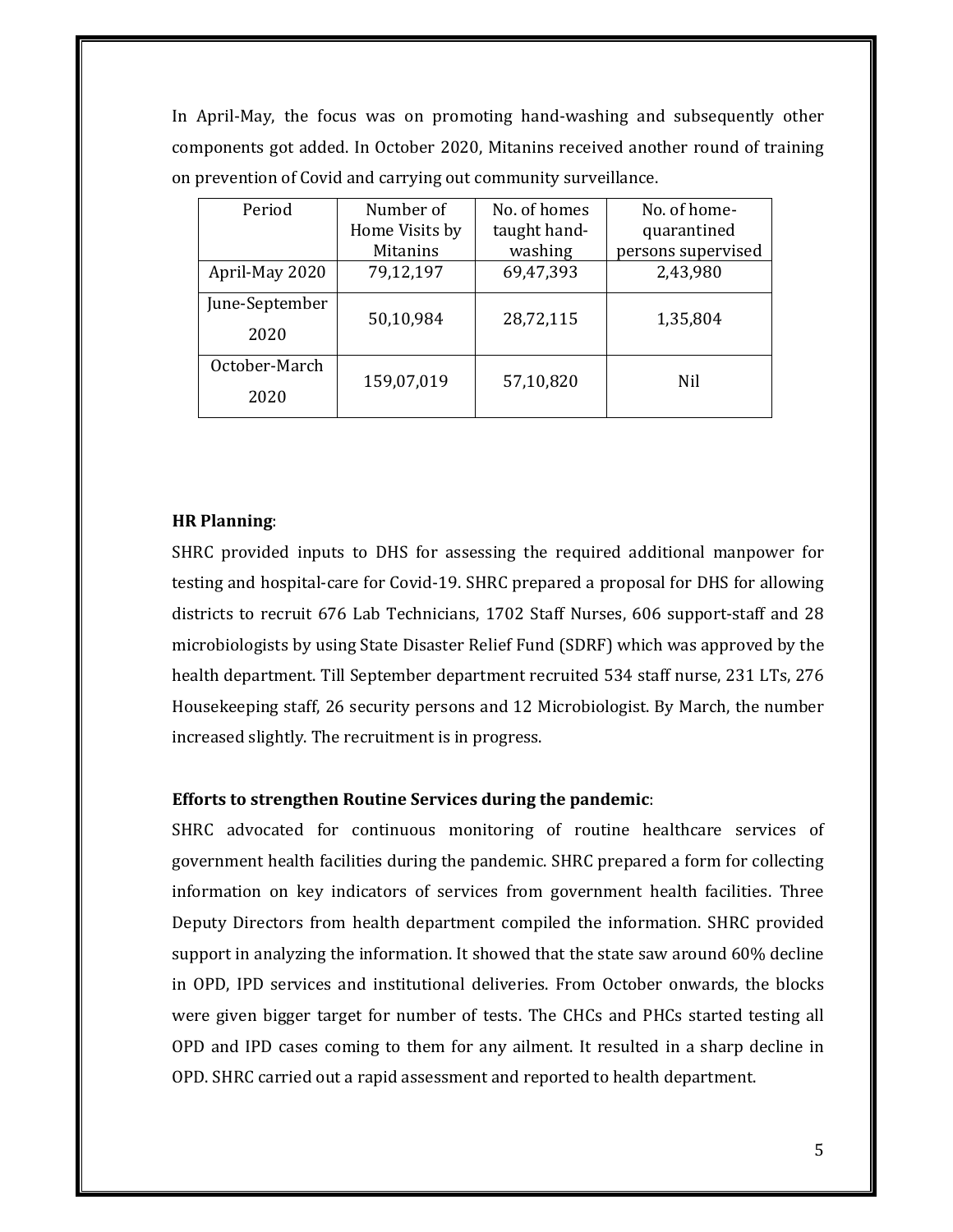SHRC also prepared a proposal for providing transport to patients to reach hospitals during the lockdown period with no availability of public transport. Based on the proposal, instructions were issued by the department for keeping five additional vehicles per block for the above purpose. However, the transport became available in a very small number of blocks.

Mitanins and the support structure of MTs and Mitanin coordinators worked actively throughout the pandemic. Around 3000 Mitanins/MTs were found to be Covid positive during 2020-21 and nine of them died due to Covid. Their insurance claims were facilitated by SHRC, SNA and NHM and six of them received the claim amount and the remaining are pending with the insurance company.

#### **Mortality Studies**:

SHRC carried out studies of community reported deaths in rural areas and urban slums. Data analysed for April-August 2020 against the same period last year showed showed that around 19% more deaths were reported in 2020 than the previous year. The rise in number of deaths was very high for cardio-vascular diseases, kidney disease and diabetes. Suicides registered an increase. Neonatal and maternal deaths also increased from 2019 levels.

#### **Free Essential Drugs:**

- SHRC carried out periodic assessments of availability of essential drugs in CGMSC godowns and government health facilities. The status of rate contracts and recent purchase orders were also reviewed. Around 80% of the necessary drugs were available with CGMSC. SHRC has submitted periodic reports to health department thrice along with recommendations.
- SHRC helped directorate to decide health facility wise (i.e. DH, CHC, PHC, SHC-HWC) buffer stock quantities of fast moving drugs.
- SHRC helped the store section of Directorate Health Services in rationalizing the annual indent for  $2021-22$  and deciding the buffer quantities for fast-moving drugs and consumables.
- For effective implementation of buffer stocks at health facility level an online training of 54 pharmacists (in-charge of CMHO stores and District Hospitals) was done in collaboration with stores division of DHS.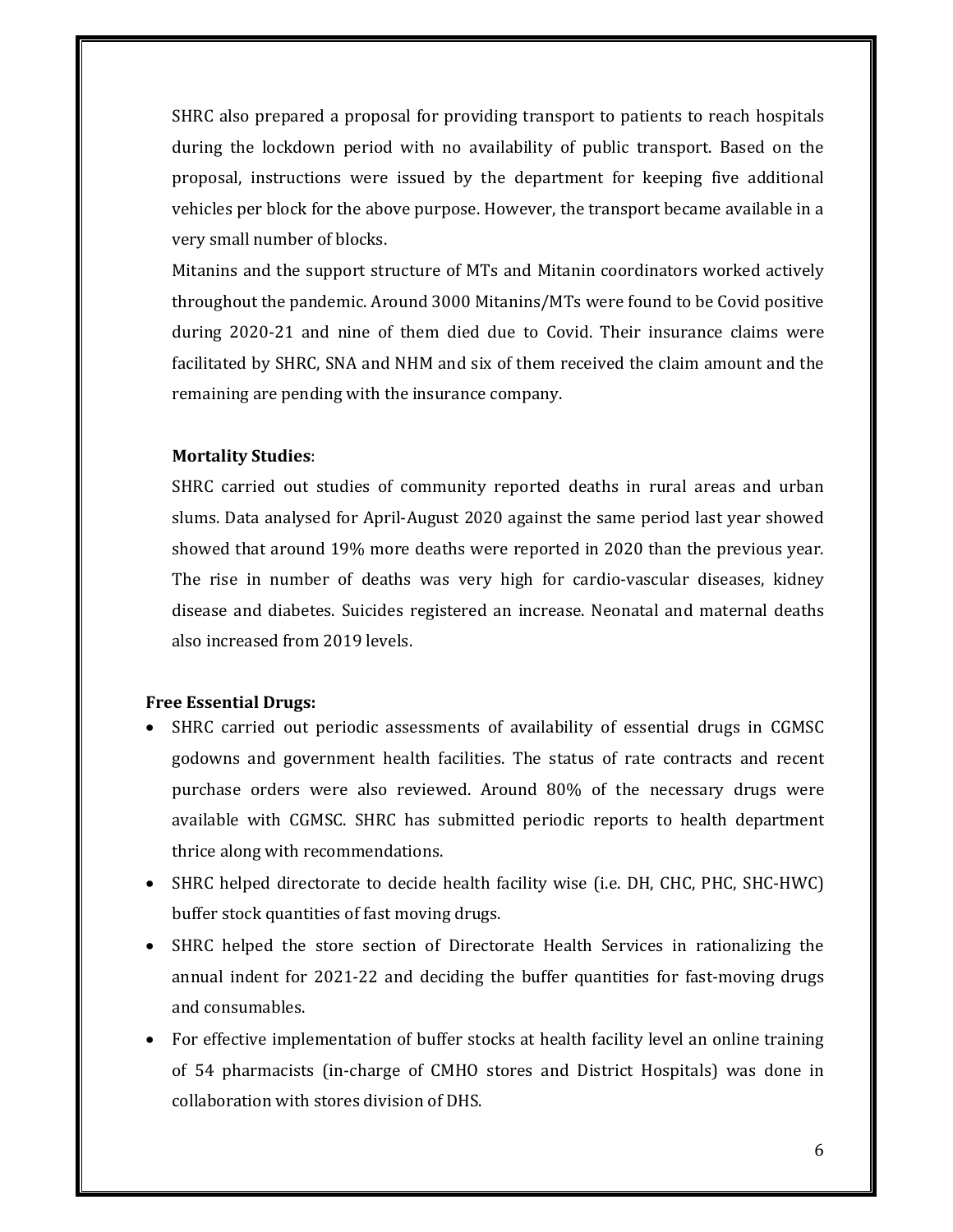- SHRC carried out a prescription audit study and submitted to department in early 2020‐21.
- SHRC helped the department in analyzing the gaps in use of generic drugs, in getting the district committees formed and instructions issued from state level.
- SHRC is carrying out a study on out-of pocket expenditure on medicines in public and private hospitals. The study is in collaboration with NHSRC and PGI Chandigarh. Data collection has been completed.

#### **Improving Diagnostics in Government facilities:**

- SHRC worked together with NHM and Directorate (Health services) for developing a draft policy and strategy for strengthening in-house diagnostics in public facilities, in developing list of essential tests at various levels of facilities and the necessary consumables and equipments required
- SHRC prepared training modules on essential diagnostics tests at SHC, HWC, PHC and CHC, District Hospital level. NHM trained the lab technicians. SHRC supported NHM for training of Lab Technicians
- SHRC helped the directorate in assessing the availability of key equipments in health facilities and estimating the number of machines to be bought. This assessment followed an earlier study (in January 2020) on performance of DH and CHC labs in conducting important tests.
- SHRC helped the directorate in estimation for reagents and consumables required for operationalization of diagnostic services in CHCs and district hospitals.
- An earlier assessment by SHRC had shown that the volume of tests being carried out in facilities having the necessary equipments was also inadequate. As a solution, a minimum number of tests per month that a facility should perform (by type of facility) was estimated for the important tests. Department took measures like asking CMHOs to nominate District Nodal Officers for diagnostics. SHRC helped in designing the reporting formats for facilities and districts.
- SHRC developed draft ToRs and role division for Laboratory HR (Medical Lab Technologists and Lab Assistants), District Nodal Officers (diagnostics) and Biomedical Engineers.
- Field visits were made to assess the situation. Although availability of machines and reagents had increased this year, the numbers of tests were far below the expected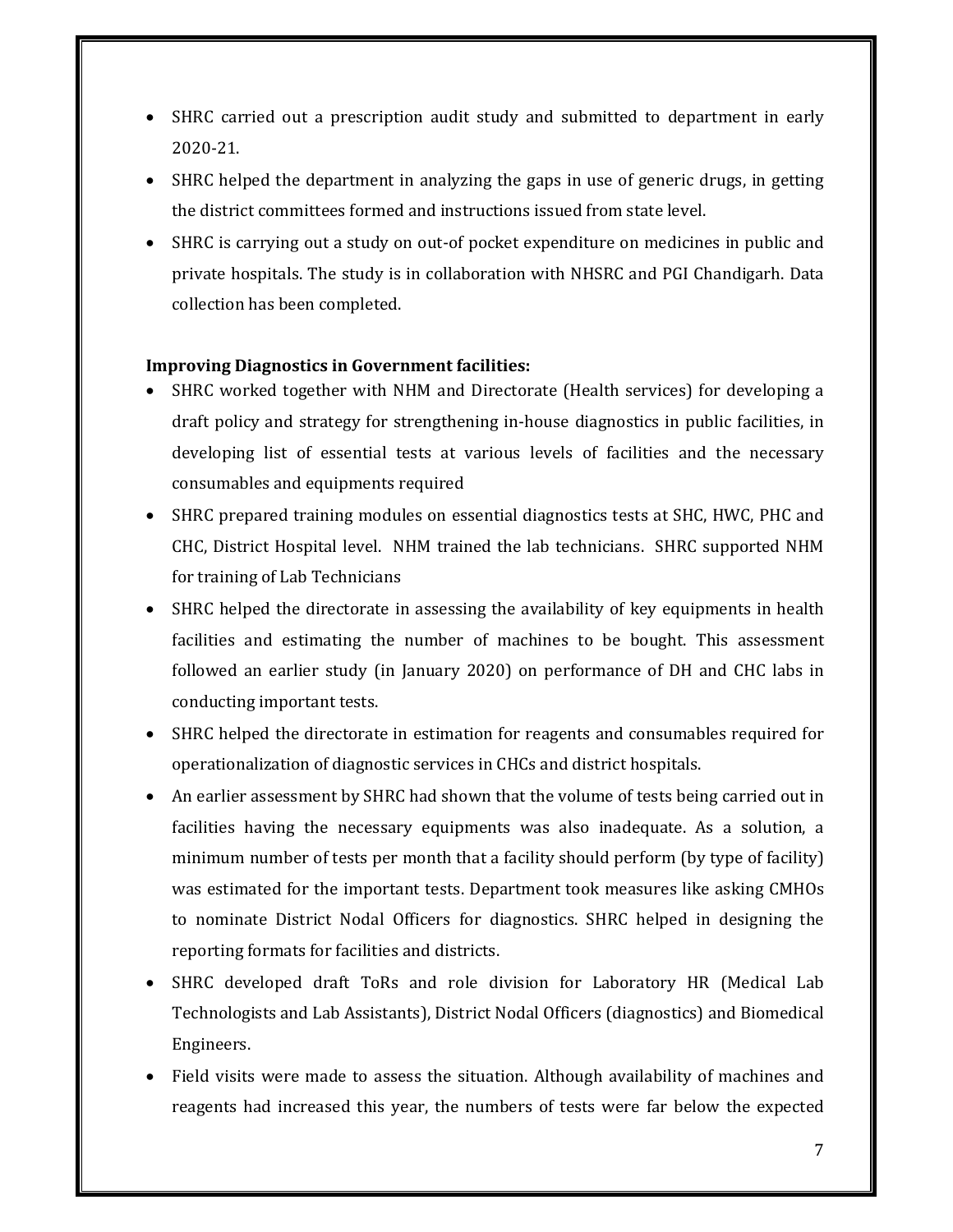mark and some facilities were not using the new machines. The main reasons were related to fall in OPD and IPD during pandemic and lab technicians being assigned Covid testing duties.

SHRC along with DD central store, DHS conducted a video meeting with district store in-charges and discuss about the availability of CGMSC supplied diagnostic reagents and equipment. That session was very helpful in identification of issues related to over and under supply of diagnostic reagents to districts and facilities within districts. Shifting of near-expiry reagents to other districts was planned and districts were encouraged to do send their indents timely to CGMSC.

#### **Human resource for Health:**

- SHRC followed up on the recommendations of Health Labour Market Analysis (HLMA) carried out last year. Proposals were developed for directorate for attracting and retaining doctors and specialists, completing recruitments in time for existing vacancies, creating a direct entry cadre of specialists, career pathways etc. The directorate has advertised all remaining posts of doctors, nurses, ANMs, Lab technicians and is very close to filling most vacancies.
- SHRC developed a draft Training strategy for Directorate of Health Services. Online workshops were done with various cadres and officers for Training Needs Analysis.
- SHRC developed draft ToRs for ANMs and Male MPWs.
- SHRC developed a proposal for Family Medicine PG Diploma for MOs, starting 150 doctors this year. It was supported by NHM and has got approved in the NHM PIP 2020-21. The course can be done with CMC Vellore. The nominations of 150 Medical Officers have been obtained from districts. SHRC has submitted a proposal to department for a policy to provide benefits to doctors completing the family medicine diploma course.
- SHRC and WHO carried out a study on Assessment of Mid Level Healthcare Provider (MLHP) Cadre (CHOs and RMAs) working at Health and Wellness Centres for Comprehensive primary healthcare in Chhattisgarh. In this study clinical, managerial and leadership skills of CHOs and RMAs were evaluated. The study showed that CHOs have the competence for starting their work in the role but it needs to be increased with in-service training inputs so as to realize their complete role in HWCs.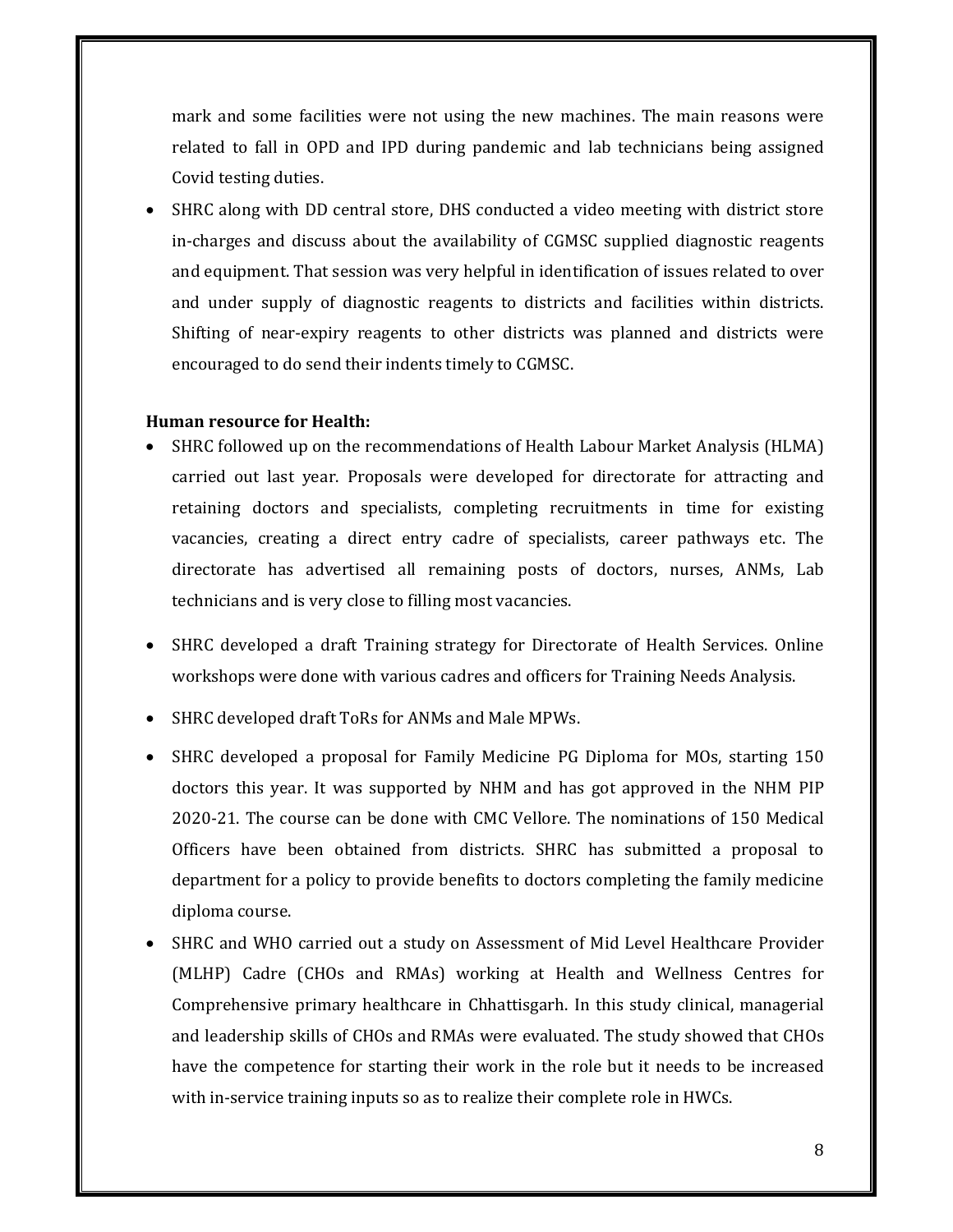- Many training programmes for doctors planned in collaboration with AIIMS have remained pending due to pandemic related reasons. The availability of trainers got reduced as they got busy with Covid related duties. Skill based trainings were less effective over online platforms. One batch of 10 MOs completed their second round of ETAT (Emergency Triage Assessment and Treatment) training.
- Training of 4 MOs on emergency care was facilitated.

#### **Support to Sickle Cell Management Programme**

Lack of access to confirmatory tests for Sickle Cell Disease was identified as a key constraint. A literature review was conducted on Point of Care tests that can be used for confirming Sickle Cell Disease (SCD) and Trait in field conditions. Potential solution was identified and a pilot project was planned in collaboration with directorate and Unicef. Inputs were taken from the National Institute of Immunohematology (NIIH), Mumbai as they had carried out the research on accuracy of the POC tests.

The POC tests  $(10,000 \text{ no.s})$  were piloted in five districts. The solubility positive children identified by school health programme and suspected cases identified through Mitanins were tested. District nodal officers, Lab technicians, Around 300 cases of SCD were detected. The pilot gave good results in terms of making it feasible to quickly confirm a sickle cell case at field level. The identified cases are being facilitated for linkage with medical care at UPHCs. CHCs and DHs. Training of around 80 doctors was carried out in the 5 districts. Availability of essential drugs like Hydroxyurea in public facilities was monitored. The pilot is being documented with support from Unicef. The POC tests were approved by the technical committee and included in annual indent for 2021-22.

- A situational analysis of SCD and the programme to control it was carried out for the department and recommendations were presented. Based on that, a decision was taken
- Mitanin action on Sickle cell disease: A campaign on identification of sickle cell cases among children was carried out by urban Mitanins in 19 cities. Identification of suspected cases was done by asking about history of blood transfusions.

Identification of sickle cell cases in the community is a regular feature of urban Mitanin programme. Identification of suspected cases was done by asking about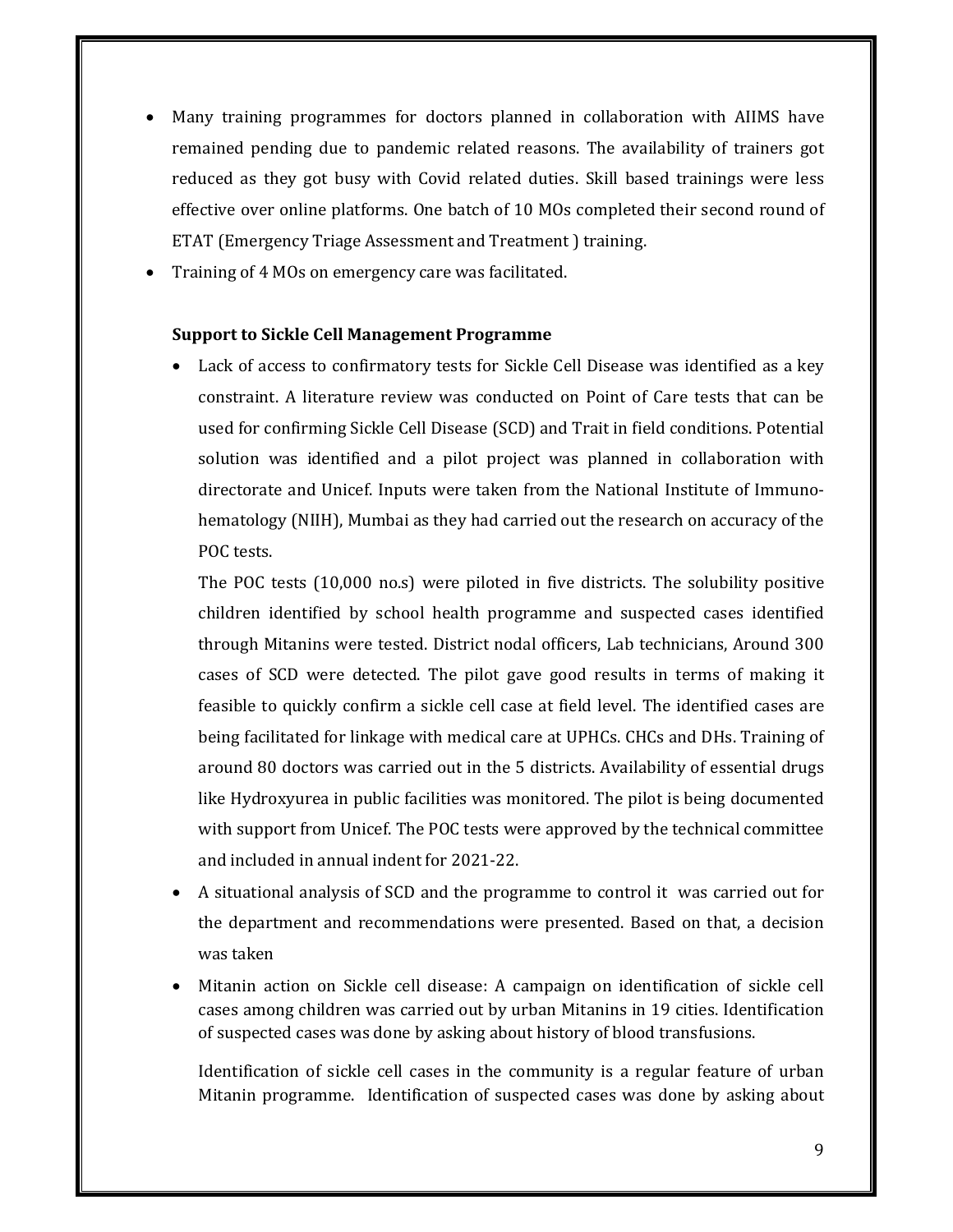history of blood transfusions. During the year, 17680 suspected cases were identified and referred to health facilities for test. 9989 cases visited hospitals for electrophoresis test and 2249 cases were found to be SS, who are presently under treatment. 

One gap found was the poor availability of electrophoresis. Distance of district hospitals was a big barrier for people residing in places other than the districtheadquarter towns. In five pilot districts where POC tests were implemented, getting the test done was easier.

**Work on Climate change and human health:** SHRC provided regular support to department in all activities related to this new programme. An assessment methodology and checklist was developed for finding out the changes needed for making health buildings climate friendly and resilient. SHRC carried out an evaluation of functionality of solarisation of nearly 1000 health facilities and its maintenance. SHRC prepared communication material and a campaign on creating awareness on climate change. A study of air pollution is under progress in collaboration with other technical agencies.

**Study on Malaria Screening and Treatment Campaign in Bastar**: SHRC carried out the evaluation of three rounds of Malaria Mukt Bastar Abhiyan (mass screening and treatment) in collaboration with Unicef. Evaluation was done in 16 tribal blocks. Report of first round was submitted to NHM. Report of second round is also near completion. The evaluations show high coverage rates in malaria-testing (around 90%) of intended population and sound follow-up to ensure adherence to treatment. The incidence of malaria was found to be less in round 2 (in July), compared to round 1 (in February). This suggests that the mass screening and testing under the Malaria Mukt Bastar Abhiyan was effective in reducing malaria.

The third round of campaign by NHM took place in other tribal areas also. The evaluation survey was carried out in Bastar.

# **Study of Morbidity, Healthcare Seeking and Out of Pocket Expenditure in Chhattisgarh**

SHRC has done a study in collaboration with WHO on demand side assessment of primary health care in Chhattisgarh. Report has been submitted in June. The study provides detailed information on self reported morbidities, utilization pattern and out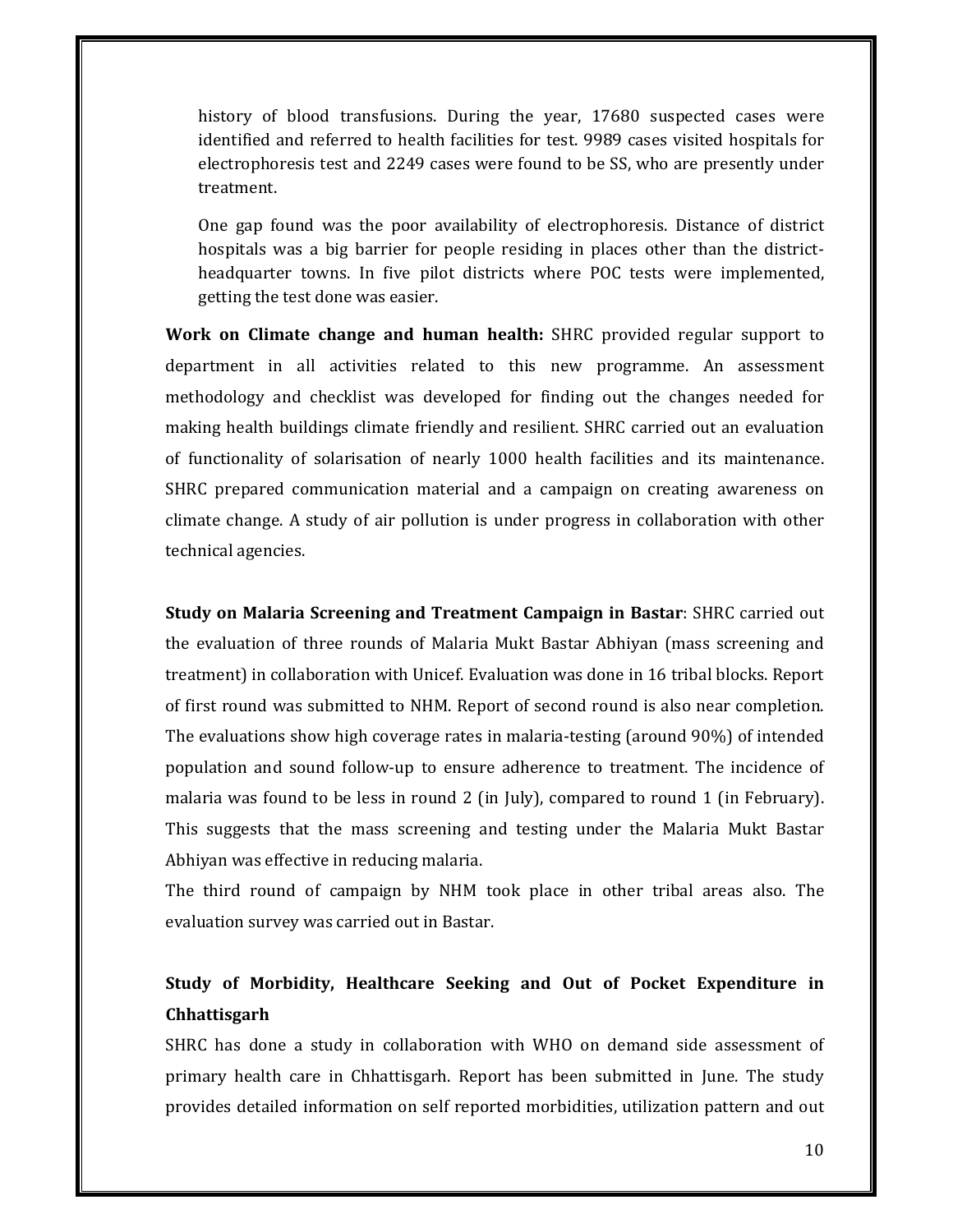of pocket expenditure. It reported greater morbidity rates than NSSO's latest round  $(75<sup>th</sup>)$  and found that public sector accounts for around 60% of utilisation for IPD, 40% of communicable diseases and 40% for NCDs in Chhattisgarh. The study also included a qualitative study capturing community perspectives on healthcare needs and preferences for utilization. The study provides a baseline for UHC in the state and suggests targets for UHC.

#### **Study on Non Communicable Diseases and Injuries:**

SHRC and NHM Chhattisgarh were involved in NCDI and Poverty study in Chhattisgarh with NHM, Lancet NCDI commission, Harvard University. The study uses secondary sources to assess the burden of NCD morbidity and mortality along with out of pocket expenditure in Chhattisgarh. SHRC and NHM have submitted their draft report to the commission in January 2021.

## **Support to State Nodal Agency (SNA) for Health Insurance scheme through Trust Model – Dr Khubchand Baghel Swasthya Sahayta Yojana (DKBSSY):**

- SHRC provided support to SNA for formulating an initiative for in-sourcing of surgeons in government facilities.
- SHRC handled recruitments for Hospital Consultants in SNA.
- SHRC helped SNA in preparing RFP for recruiting TPAs for the Trust.

#### **Immunisation and Ante‐natal care:**

- SHRC carried out monitoring of Routine Immunisation in tribal blocks in collaboration with Unicef.
- In Dantewada district, a pilot was started with ANMs to improve ANC services, using a Participatory approach known as SALT (Support, Appreciate, Learn, Transfer) in collaboration with Unicef.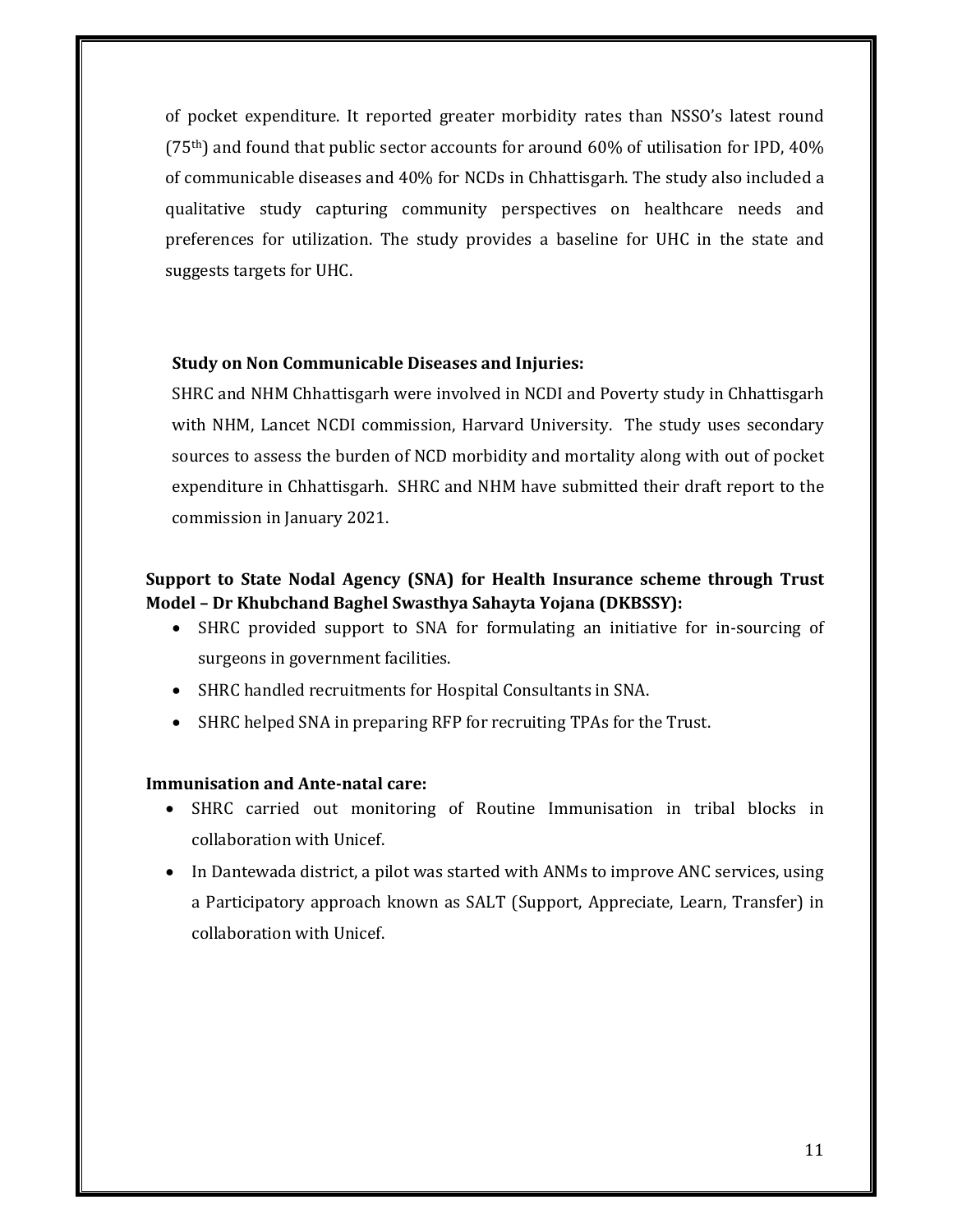# **Community Processes**

# **Outcome oriented and disease specific actions through Mitanin**

#### **Mitanins' work on Covid‐19:**

- Since the early phase of the COVID-19 issues in the state, Mitanins were largely involved in creating awareness on COVID-19, identification of suspected and referral for test, line listing of individual with travel history within last 14 days, follow-up of home quarantine cases, community participation through VHSNC/ MAS on COVID Issues.
- Mitanins identified 4.24 lakh symptomatic cases. The symptomatic cases were motivated by Mitanins for COVID-19 test.
- Mitanins have played a very significant role in COVID-19 vaccination programme. By the end of March 2021, Mitanins have mobilized around 14.72 lakh persons for vaccination.
- 9 Mitanins have lost their life due to COVID-19 infections by the end of March 2021.

#### **Mitanins' work on Malaria:**

**Mitanins' work under Malaria Mukt Chhattisgarh–** The Malaria Mukt Chhattisgarh campaign was the replication of Malaria Mukt Bastar Campaign, a special campaign by NHM. Under  $2<sup>nd</sup>$  phase of Malaria Mukt Bastar Campaign, 30 blocks of 7 districts in Bastar division was considered. It was carried out during  $15$  June  $-31$  July 2020. Looking at the successful implementation of 2 phases of Malaria Mukt Bastar Campaigns, the NHM, had scaled-out the similar activities in 64 Blocks of 12 Districts with naming it Malaria Mukt Chhattisgarh campaign. This campaign was carried out during  $15<sup>th</sup>$  December 2020 to 30<sup>th</sup> January 2021. During this campaign, Mitanins and MTs were actively involved in mass screening and treatment of positive cases including follow-up for complete treatment.

**Mitanins' routine work on Malaria** Role in Treatment: Mitanins trained and equipped to diagnose and treat malaria at community level.

- Mitanins tested around 21.1 lakh fever cases and 1.23 lakh malaria cases were detected during 2020-21. Comparing to previous year, Mitanins have tested 2.64 lakh more cases during this year.
- Mitanins treated 96279 PF cases with ACT and the rest with Chloroquine.
- $\bullet$  Mitanins referred 7676 cases of malaria to health facilities, out of which 1117 were severe cases.
- During last year Government tribal hostels were closed due to Covid-19 situation. So, Mitanin Trainers could not visit them as they usually do for testing fever cases.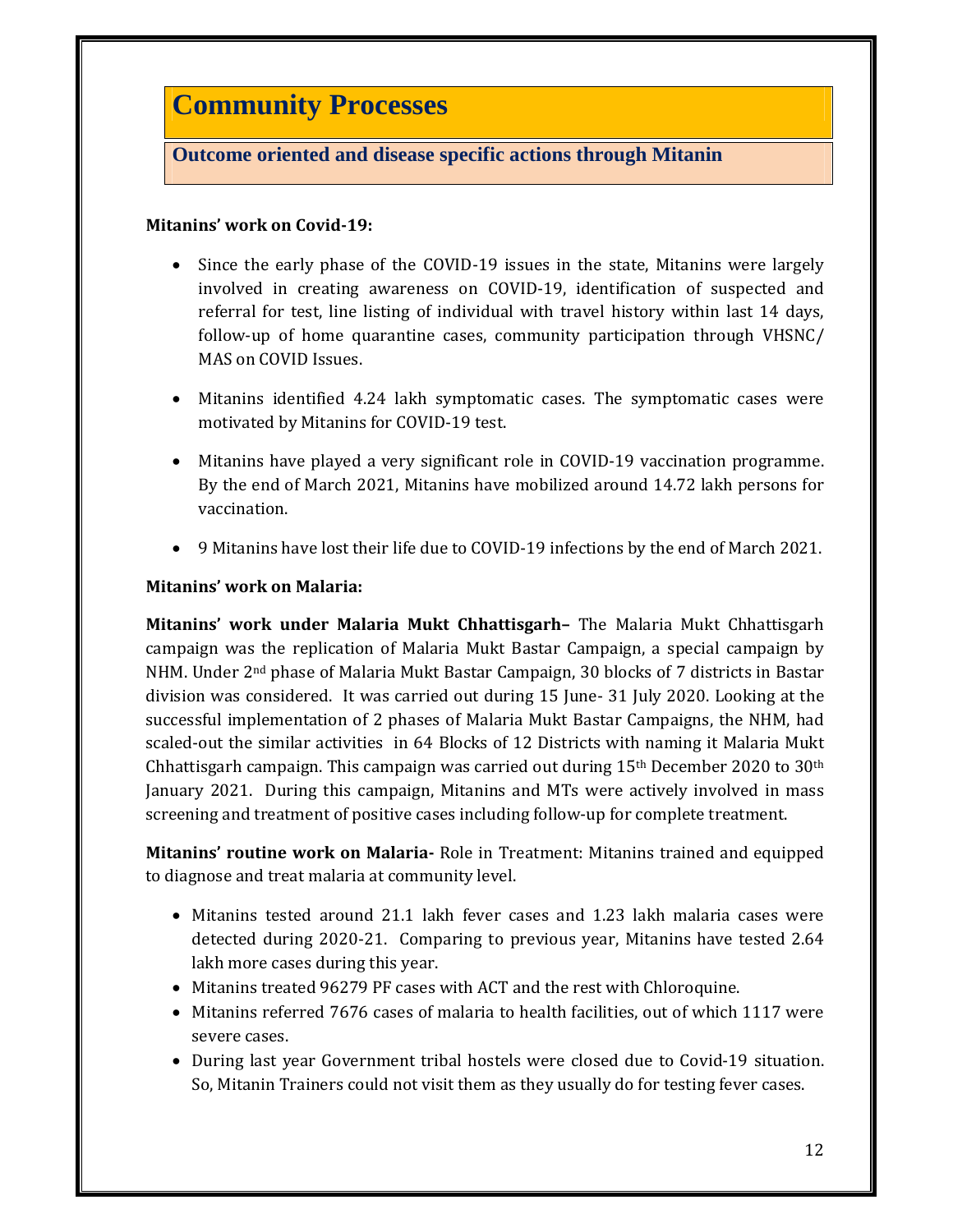• Significant energy of Mitanin programme in tribal blocks has been concentrated on malaria for last six years. Around 75% of the malaria in the state is now detected and treated through Mitanins.

#### **Mitanins' work on TB:**

- A social mobilization campaign on TB was carried-out during the month of July-Sept 2020. During the campaign, 89436 presumptive cases were identified by Mitanin, out of which 20676 presumptive cases visited hospitals for sputum test.
- Identification of suspected TB cases and providing them regular follow-up services are regular feature of Mitanin's work. Under this, rural Mitanins referred 76815 presumptive cases and urban Mitanin referred 2952 Presumptive cases for sputum test in 2020-21.

Despite the above efforts, TB notification in the state fell by 33% from 2019 to 2020  $(43718$  to  $33939$  cases). Microscopy declined from 2.37 lakh to 1.76 lakh smears from 2019 to 2020. The smear examination reduced due to two main reasons reduced footfall in facilities and allocation of laboratory-technicians time to Covid testing work.

• Mitanins act as DOTS providers for around 85% of the TB cases.

#### **Mitanins' work on Leprosy:**

• Identification of suspected Leprosy cases and providing them regular follow-up services are regular feature of Mitanin's work. Under this, rural Mitanins referred 12972 presumptive cases and urban Mitanin referred 1408 Presumptive cases for confirmation in 2020-21.

The new cases confirmed in the state in 2019-20 were 8905. In 2016-17, the state saw maximum identification with 12609 new cases.

#### **Mitanins' work on Water‐borne diseases:**

- 20.5 lakh diarrhea patients given ORS by rural Mitanins and 13927 severe cases were referred to hospitals. Similarly, 3.14 lakh diarrhea patients given ORS by urban Mitanins during 2020-21.
- Raipur city faced an outbreak of Hepatitis E outbreak with around 1072 documented positive cases and some deaths. Mitanins carried out testing of water and door to door campaign for prevention. Urban authorities took up repair work on water pipelines.
- Water testing through use of H2S kit was done in Urban area by Mitanins and Mahila Arogya Samiti's members (9th round in May 2020). 3607 drinking-water samples were tested from 17 cities. Out of total samples tested, 303 samples  $(8\%)$  found to be contaminated. Mahila Arogya Samitis and Mitanins also shared the status of the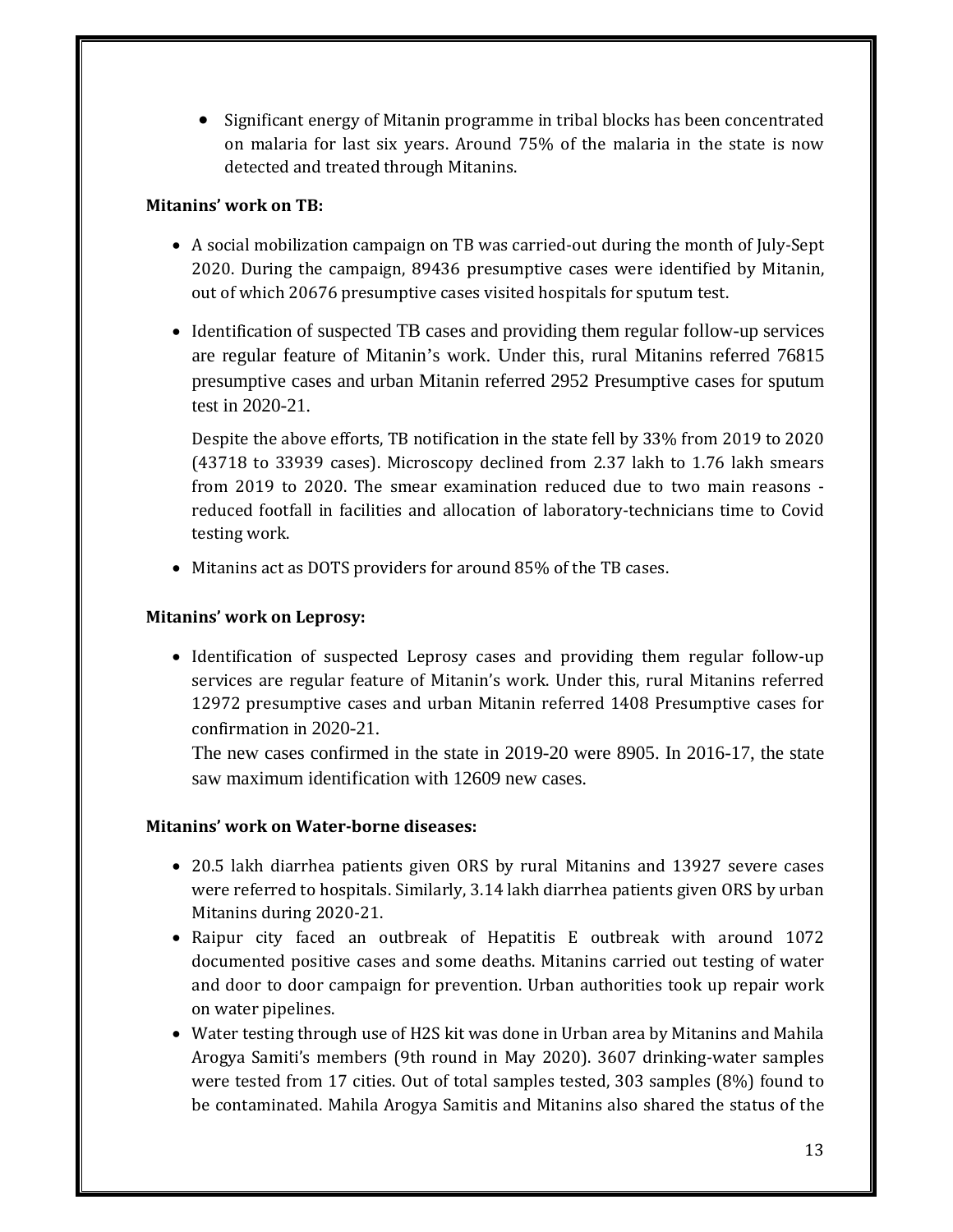drinking water with the ward level elected representatives and Municipal Corporations to demand clean drinking water. This model of community engagement around drinking water has been more successful in getting the problems resolved and quality improved. Similar approach can be extended to other environmental health issues like air pollution.

#### **Mitanin work on Maternal Health:**

- 17.22 lakh home visits done by Rural Mitanins and 1.43 lakh by Urban Mitanins for counseling pregnant women on rest, diet and ANC check-ups during 2020-21.
- 3.39 lakh deliveries of rural women and 28708 of urban women were accompanied by Mitanin for institutional delivery.

# **Mitanin work on Family Planning:**

- Mitanins facilitated 42696 cases of IUCD insertion and 16611 sterilization cases in rural area during 2020-21. The sterilisation cases showed a decline compared to previous year as the services were closed for most part of the year due to the pandemic. Similarly, urban Mitanins facilitated 21340 cases of IUCD insertion cases during this period.
- Mitanins also distribute contraceptives. The availability of contraceptives improved this year but many gaps persisted. The Chhaya (non hormone pill) was not available adequately.
- Availability of pregnancy test kits improved from earlier situation but need further improvements.

# **Mitanin work on Newborn Care:**

- 4.36 lakh rural newborns and 44860 urban newborns (around 85% of total estimated newborns) were visited by Mitanins (designated 7 home visits for HBNC) for counseling of families and identification of illnesses during 2020-21.
- In rural areas, 55223 sick newborn were identified (around 12% of all newborn), out of which 26928 (49%) cases were treated by Mitanin with Amoxicillin and 27931 severe cases referred by Mitanins to health facilities for treatment. Out of those referred, 19126 (68%) cases were referred after giving 1st dose of Amoxicillin.

Similarly, in urban area  $6752$  sick newborn identified (around  $13\%$  of all newborn), out of which 1968 (29%) cases were treated by Mitanin with Amoxicillin and 3966 severe cases referred by Mitanins to health facilities for treatment. Out of those referred 1404 (35%) cases were referred after giving 1st dose of Amoxicillin.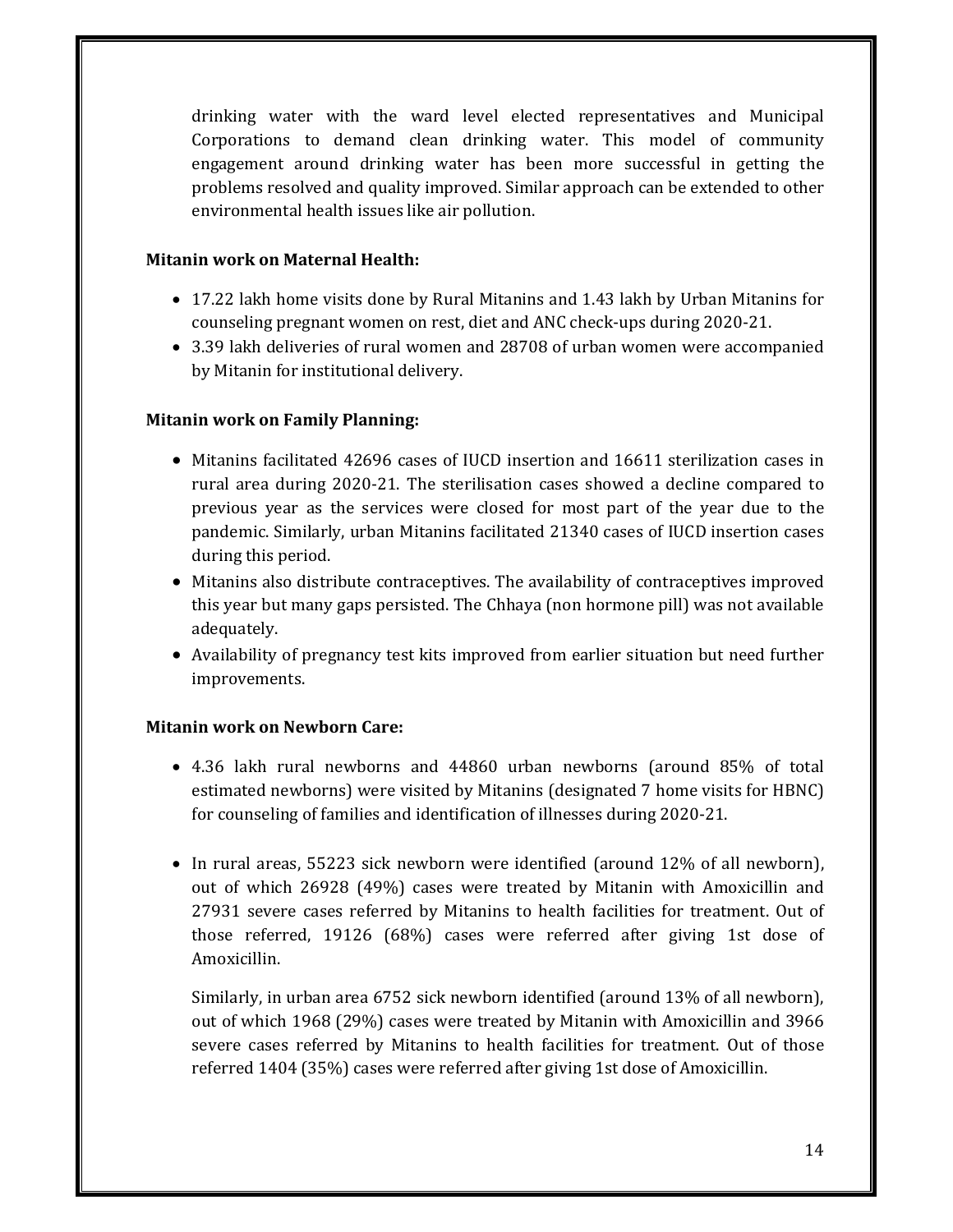• A special campaign was carried out on Kangaroo Mother Care during October 2020-February 2021. During this period, 179293 families with newborns were trained by Mitanins for Kangaroo Mother Care. The emphasis this time was on actual demonstration rather than just giving advice.

## **Mitanin work on ARI in Children:**

- 88034 Pneumonia cases (under-5 year age) identified by rural Mitanins. Out of which,  $69949$  (79%) cases treated by Mitanin with Amoxicillin and  $16787$  cases referred to health facilities for treatment. Out of those referred  $13694$  (82%) cases were referred after giving 1st dose of Amoxicillin during 2020-21.
- Under urban Mitanin programme 7128 Pneumonia cases (under-5 year age) identified by Mitanins. Out of which 3936 (55%) cases treated by Mitanin with Amoxicillin and 2316 cases referred to health facilities for treatment. Out of those referred  $1104$  (61%) cases were referred after giving 1st dose of Amoxicillin during same period.

# **Counseling on HBYC/Child Integrated Health, Nutrition and Care:**

• 89.80 lakh home visits were made by Rural Mitanins and 5.31 lakh by Urban Mitanins for children under 3 years age for counselling on nutrition, prevention, identification and treatment/referral of infection, psycho-social development in 2020‐21. 

# **Follow‐up and screening for hypertension (BP measurement by Mitanins):**

- 3711 Urban Mitanins have been trained on BP measurement skill with the objectives of a) improving community level follow-up for BP monitoring and treatment adherence and b) community level screening to help timely identification of Hypertension. Mitanins introduced to this task last year have reached around 26 cases under monthly follow-up. An average of 23 out of the 26 cases reported regular medication.
- Mitanins screened around 2.21 lakh persons (above age 30) and identified 59184 suspected cases. Around 17656 suspected cases went for a check-up to a doctor and 8199 of them got confirmed as hypertension cases during 2020-21.
- Apart from screening of new cases, each month Mitanins, as a part of follow-up action, takes BP measurement of existing BP cases and refer the high risk cases for further treatment.

This experience with urban Mitanins showed that equipping Mitanins to measure BP can be a useful and feasible strategy for addressing hypertension in urban areas. A plan is under implementation to equip 8000 rural Mitanins in this role.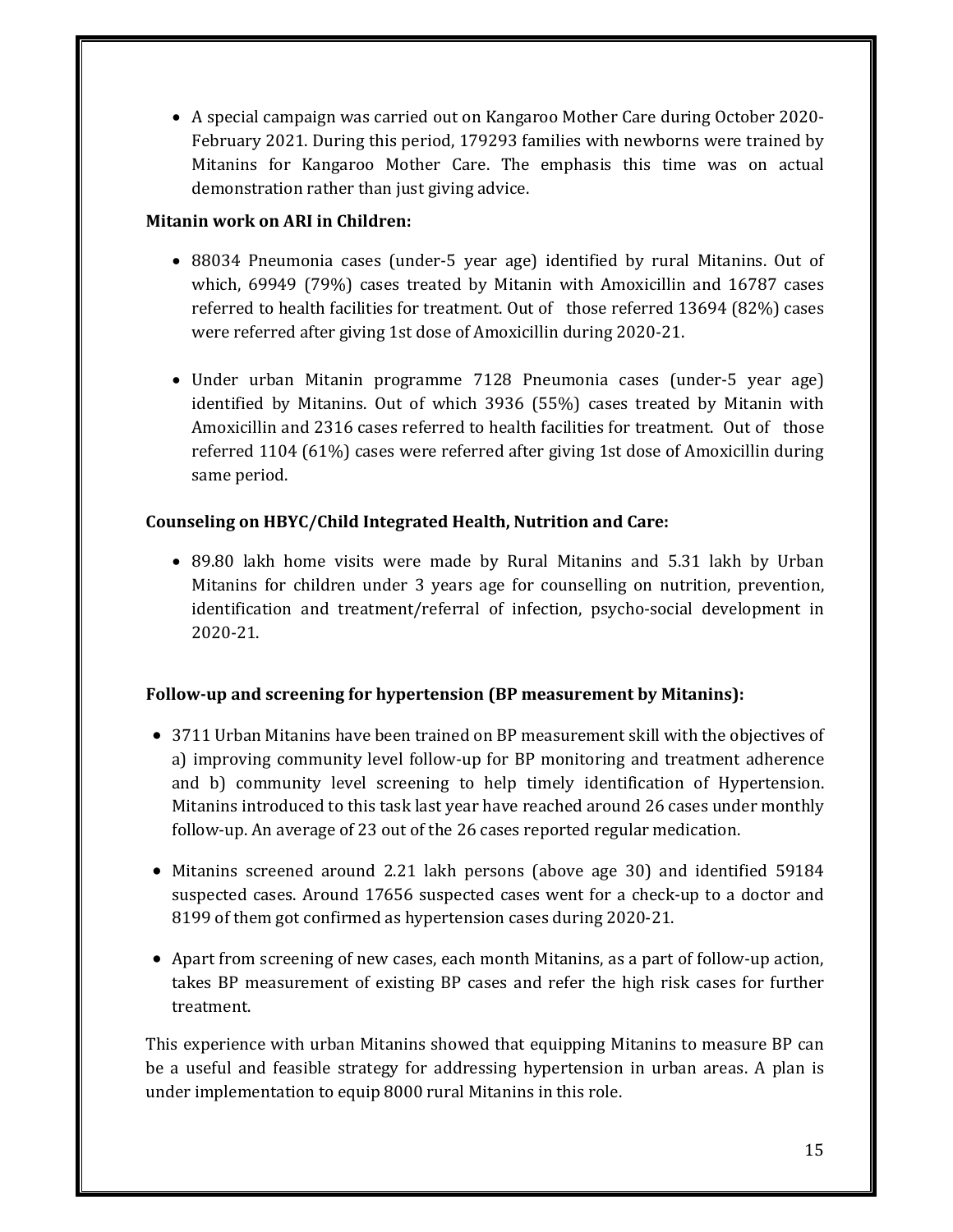#### **Immunisation:**

• Mobilising for immunisation continued to be a key activity for Mitanins, even during the pandemic.

**Mitanin Drug Kit Follow up and Monitoring:** SHRC monitored availability of drugs with Mitanins. 

| <b>S.N.</b>    | <b>Name of Drug</b>                    | Approved<br>quantity for<br>2020-21 | <b>Received</b><br>till March<br>2021 | $%$ of<br>drugs<br>received |
|----------------|----------------------------------------|-------------------------------------|---------------------------------------|-----------------------------|
| $\mathbf{1}$   | Paracetamol Tab 500 mg                 | 54600000                            | 38694219                              | 71%                         |
| $\overline{c}$ | Paracetamol Syrup 60ml                 | 3360000                             | 2831618                               | 84%                         |
| 3              | <b>ORS Sachets (Large)</b>             | 5880000                             | 5277912                               | 90%                         |
| $\overline{4}$ | Chloroquine Tab                        | 14000000                            | 3855384                               | 28%                         |
| 5              | $ACT$ (>15 Years)                      | 400000                              | 720800                                | 180%                        |
| 6              | ACT (9-14 Years)                       | 150000                              | 255450                                | 170%                        |
| 7              | ACT (5-8 Years)                        | 100000                              | 289490                                | 289%                        |
| 8              | ACT (2-4 Years)                        | 75000                               | 170400                                | 227%                        |
| 9              | $ACT (0-1 Year)$                       | 50000                               | 38249                                 | 76%                         |
| 10             | <b>Bivalent R.D.Kits</b>               | 500000                              | 453089                                | 91%                         |
| 11             | Metronidazole Tablet                   | 7000000                             | 7077275                               | 101%                        |
| 12             | <b>Antacid Tablet</b>                  | 4200000                             | 4899303                               | 117%                        |
| 13             | Permethrin Lotion                      | 840000                              | 712423                                | 85%                         |
| 14             | Povidon Iodine ointment                | 700000                              | 254321                                | 36%                         |
| 15             | Amoxycillin Tab (Dispersible)<br>125mg | 7000000                             | 2805937                               | 40%                         |
| 16             | Zinc tablets                           | 7000000                             | 4159158                               | 59%                         |
| 17             | Ciprofloxacin Eye/Ear Drop             | 560000                              | 300214                                | 54%                         |
| 18             | Cotrimoxazole Tablet<br>$(400+80mg)$   | 2800000                             | $\mathbf{0}$                          | 0%                          |
| 19             | Bandage 3"x3"m                         | 419970                              | $\mathbf{0}$                          | 0%                          |
| 20             | Cotton 25 g.m.                         | 419970                              | $\boldsymbol{0}$                      | 0%                          |

Source: CGMSC website online reports

#### **Wall writing of Mitanin drugs:**

A new initiative during the year was to inform the community through wall writing about the kind of drugs a Mitanin Dawapeti has and its usage. It has helped the community to know and access the drugs which are near to their door throughout the year.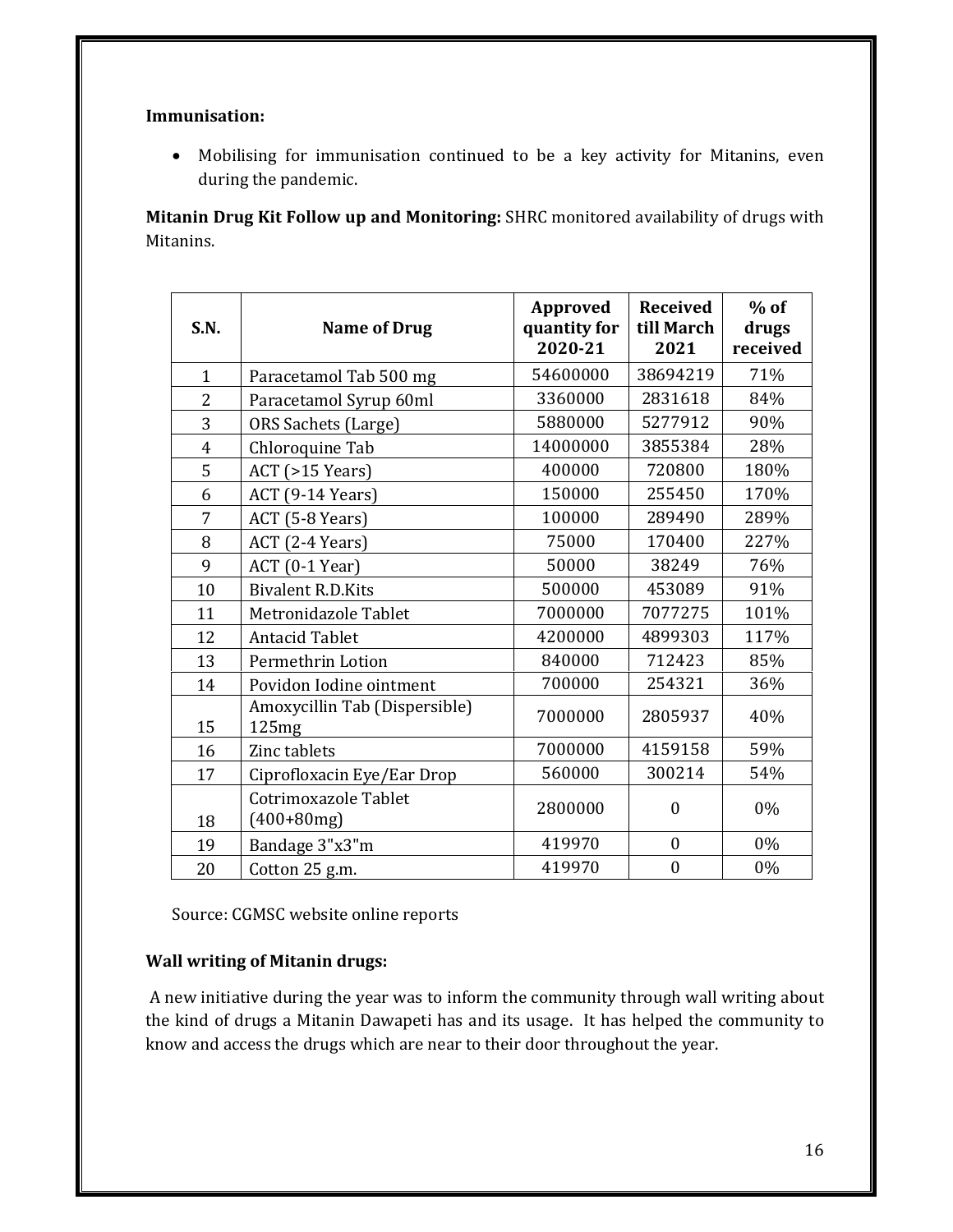# **Strengthening Community Participation**

#### **Village Health Sanitation and Nutrition Committee:**

- About 18400 VHSNCs out of 19180 (96%) VHSNCs are regularly monitoring the village level services. VHSNCs are being guided to take on the spot action on the issues identified through monitoring register and discussions.
- During lockdown due to Covid-19 pandemic, many labourers had returned to their homes walking from far places. Many VHSNCs had played a very significant role in providing them food on the way to their homes and transportation facilities.

#### **Wall** writing for **IEC**:

Under an innovation activity, a kind of health wall was designed which have three parts, left side part to write the names of VHSNC members, central part of the design is like a black board where time to time health messages and various important information can be written time to time, and in the right side part of the design role and responsibilities of VHSNC have been written. This kind

| refletis in warftbacky.                                                                                                                                                                                                                                                                                                                                                                                                                                | स्वास्ट्य विवाल •<br>( साम स्वास्टव मसिति)<br>ग्राम-कुमरेल , पंजावत-कुचरेल , विकासखंड-धरसीवों, रहिला - शबपुर<br>Contract of the Contract of the Contract of the Contract of the Contract of the Contract of                                                                                                                                                                                                                                                   | <b>Contacts as agreed and a</b>                                                                                                                                                                                                                                                                                                                                                                                                                                                                           |
|--------------------------------------------------------------------------------------------------------------------------------------------------------------------------------------------------------------------------------------------------------------------------------------------------------------------------------------------------------------------------------------------------------------------------------------------------------|---------------------------------------------------------------------------------------------------------------------------------------------------------------------------------------------------------------------------------------------------------------------------------------------------------------------------------------------------------------------------------------------------------------------------------------------------------------|-----------------------------------------------------------------------------------------------------------------------------------------------------------------------------------------------------------------------------------------------------------------------------------------------------------------------------------------------------------------------------------------------------------------------------------------------------------------------------------------------------------|
| <b>MAZZIEL ABANK</b><br>your flushes finite appear<br>during thereby satisfast analytic<br>ment - aftest you my<br><b>MARK ARMS</b><br>every - when delout ing<br>recor - which withe answ<br>recent - wheel arenus alto<br>weare, about patterneer<br>form found follow the<br>shoft inter alon<br>ye well that are<br>surer, affect she share<br>were what pover more<br>iteret - allash adult war<br>secure-aduct their permet<br>new boys balls in | <b>Christian - Alf and</b><br>को ने सामान को रूपनी में अपने राज<br>$2 + 6\sqrt{6}$ ) $2 + 6\sqrt{7}$<br>SPG-40 (SSNR 2) 3/12 20mg-00<br>and want are 497 at any 2.5<br>The A of De-World Au<br><b>DORFIELD AND LIKE CLASS</b><br>and of the new more transmitted<br><b>Redes of the American</b><br>- artificity as strongly along the as-<br>हर पोर्टल एक 1987 1987 का एक बारे से अधिक की कहा है कि उनकी को नहीं और उन्हें सुपर कर से साथ करने के लिए 100 सी | a warene, averg ou show it alder<br>personalized by pressure of<br>arounds analyzed ally should all<br>British area 24 - Hannon,<br>wenty abov, show ash, ten<br>partar, etway and<br>someon at you at other a<br>sever are must a do an<br>The Autorchy and Authority are<br>powday shared an one officers'<br>, 2012 D someongoor sidely at<br><b>John air sondar arear i</b><br>. Off at not get Jose at most !<br>a without other other should as play-<br>a letter all conserve per arrow electron ( |

of wall writing have been done in 2711 Gram Panchayats. There is very positive response from the community as well as government officials on this activity. Now VHSNCs of rest Villages have carried-out this activity from untied fund. This wall for health messages were largely used for COVID-19 related information sharing during pandemic.

#### **Swasth Panchayat Yojana:**

Continuous supportive supervision being provided to strengthen village health planning at Panchayat level. About 17400 Villages are active in making Village health plan and its implementation. 

# **PRI members training on Health:**

About 13372 Panchayat members have been trained on health, sanitation and drinking water related topic in 2020-21.

# **PRI members training on Climate Change:**

Training module on climate change and Human health was developed to train the Panchayati Raj Institution members. A total of 21995 PRI members from 2221 Gram Panchayats have been trained in 2020-21.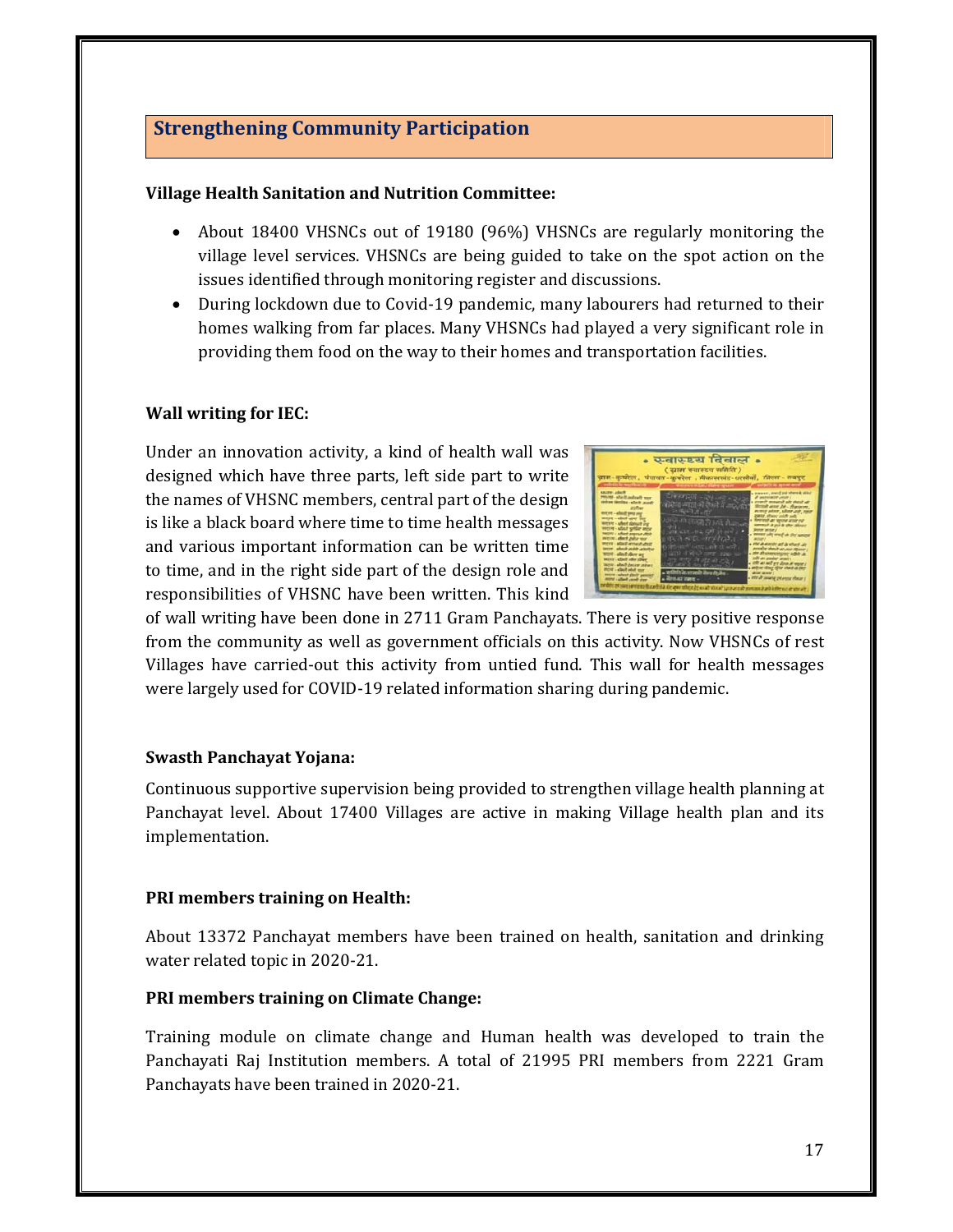#### **Swasthya plus Fulwari:**

2850 Swasthya plus Fulwari centres have been approved for 23 Districts under TSP. Nine out of the 23 districts received the funds till the process got disturbed due to Covid outbreak. These centres are aimed at improving health outcomes of tribal children in poorest villages through integrated action on health, nutrition and early childhood development. 

# **Mahila Arogaya Samiti (MAS) in urban slums:**

- About 3667 MAS out of 3698 (98%) MAS are regularly monitoring community level public services. MASs are being guided to take on the spot action on the issues identified through monitoring register and discussions. During this year, MAS raised various issues relating to violence against women, drinking water, gaps in ICDS, MDM and Ration card making of poorest households.
- Apart from the regular activity, MAS members had played a very significant role during Covid-19 lockdown period. Poorest families were helped in getting ration cards and relief. Similarly, MAS members helped many poorest households, destitute and labourers coming from other states and districts in terms of providing food, ration and transportation facility.

# **Mitanin action on Sickle cell disease‐**

Identification of sickle cell cases in the community is a regular feature of urban Mitanin programme. Identification of suspected cases was done by asking about history of blood transfusions. During the year, 17680 suspected cases were identified and referred to health facilities for test. 9989 cases visited hospitals for electrophoresis test and 2249 cases were found to be SS, who are presently under treatment.

#### **Action on Dengue:**

Under Dengue prevention campaign Mitanins and MAS visited 4.40 lakh households to make people sensitize on dengue. Identified 1.02 lakh households with stagnant water out of which 7486 households found with Larvae. During this process, Mitanins identified 39623 fever cases and referred to the health facilities for further diagnosis and treatment.

During this campaign, Mitanins and MAS put a check list in the wall of each household to remind them of doing certain activities like weekly emptying of items that hold water such as buckets, tires, flowerpots, toys, etc. So, Mitanin and MAS had put checklist in 4.40 lakh households in urban slums and about 3.16 lakh households regularly filled-up for 4 weeks.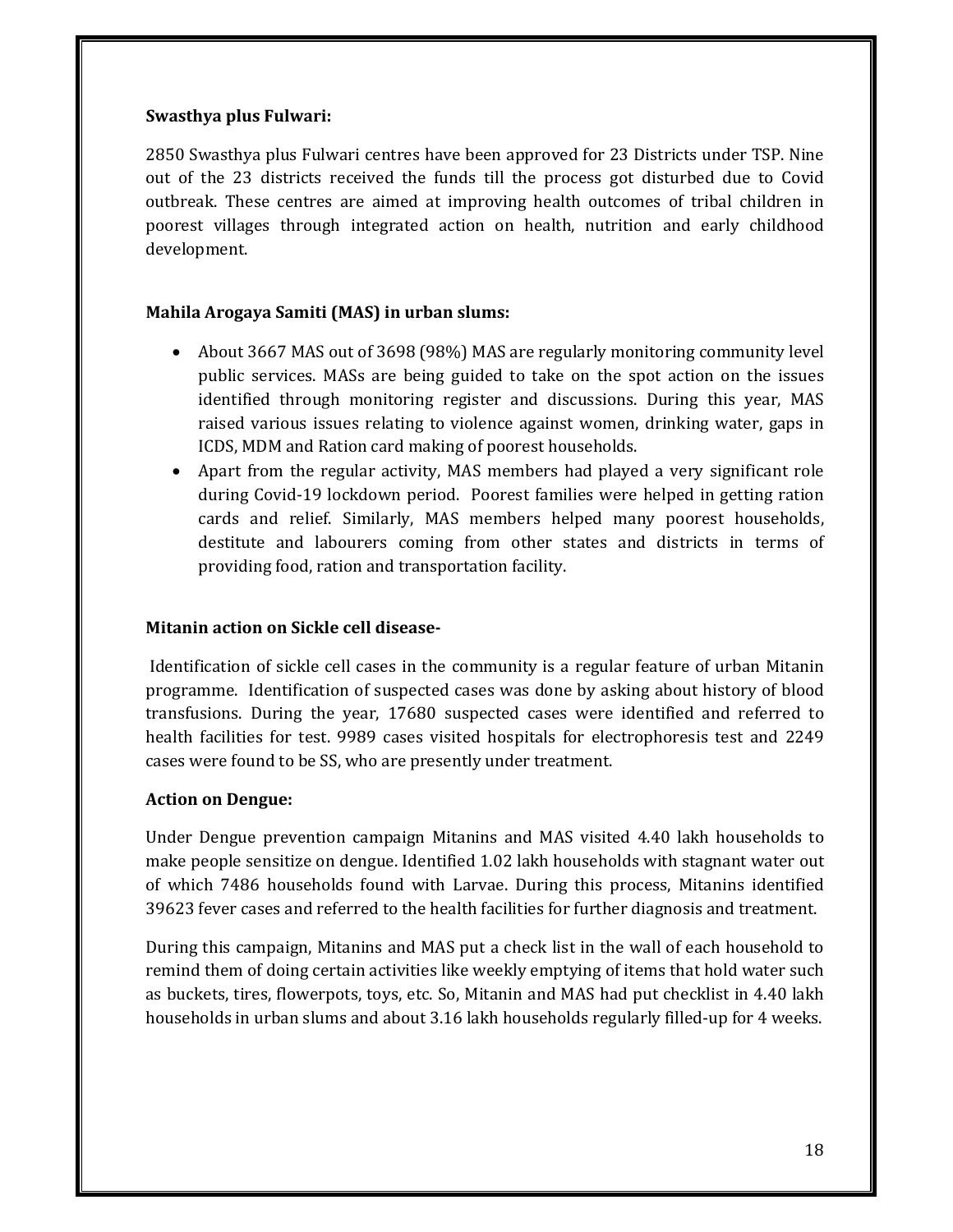#### **Rashtriya Kishor Swasthya Karyakram (Baal Swasthya Sahyogi)‐**

Adolescent health has been one of the relatively neglected aspects of work in Chhattisgarh. A new addition to the Mitanin programme during last year was through Rashtriya Kishor Swasthya Karyakram (Baal Swasthya Sahyogi initiative). Whole year schools remained closed due to lockdown situation in 2020-21, so no training or meeting of the peer educators could be done. But it is mention that, so-far 101431 students from 19846 schools have been selected as Baal Swasthya Sahyogi and first round training of 83507 Baal Swasthya Sahyogi has been completed. During first round of training, students were taught on the importance of the Baal Swasthya Sahyogi programme, what is good health, how a better society can be formed, adverse effect of tobacco and causes and prevention of road accidents.

**Adolescent health campaign:** Adolescent health campaign was carried-out during November2020 to March 2021. Major activities under this campaign were to organize meeting with adolescents and their mothers to discuss on various aspects of adolescent health and discuss with school authorities to provide toilet facility to girls students. During this period, 231223 meeting were organized where 1425757 adolescents and 877729 Mothers participated and 9295 street play were organized to sensitize the community on adolescent's health.

#### **Mitanin Patient Help Desks in Hospitals:**

210 help desks are functional in hospitals (CHC or above levels). Their role became even more important during the pandemic as they helped the patients to access care despite the risk of Covid infection. Under supplementary RoP 2020-21, another 20 help desks for MCH wing has been approved by NHM, where selection of Helpdesk Facilitators are under process. 

| S.N.  | <b>Type of Institution</b> | <b>No. of Institution</b> | No. of Helpdesk |
|-------|----------------------------|---------------------------|-----------------|
|       | <b>Medical College</b>     |                           | 15              |
|       | District Hospital          | 24                        | 50              |
| 3     | <b>MCH Wing</b>            | 20                        | 20              |
|       | Civil Hospital             |                           |                 |
|       | <b>CHC</b>                 | 137                       | 137             |
|       | PHC                        |                           |                 |
| Total |                            | 194                       | 230             |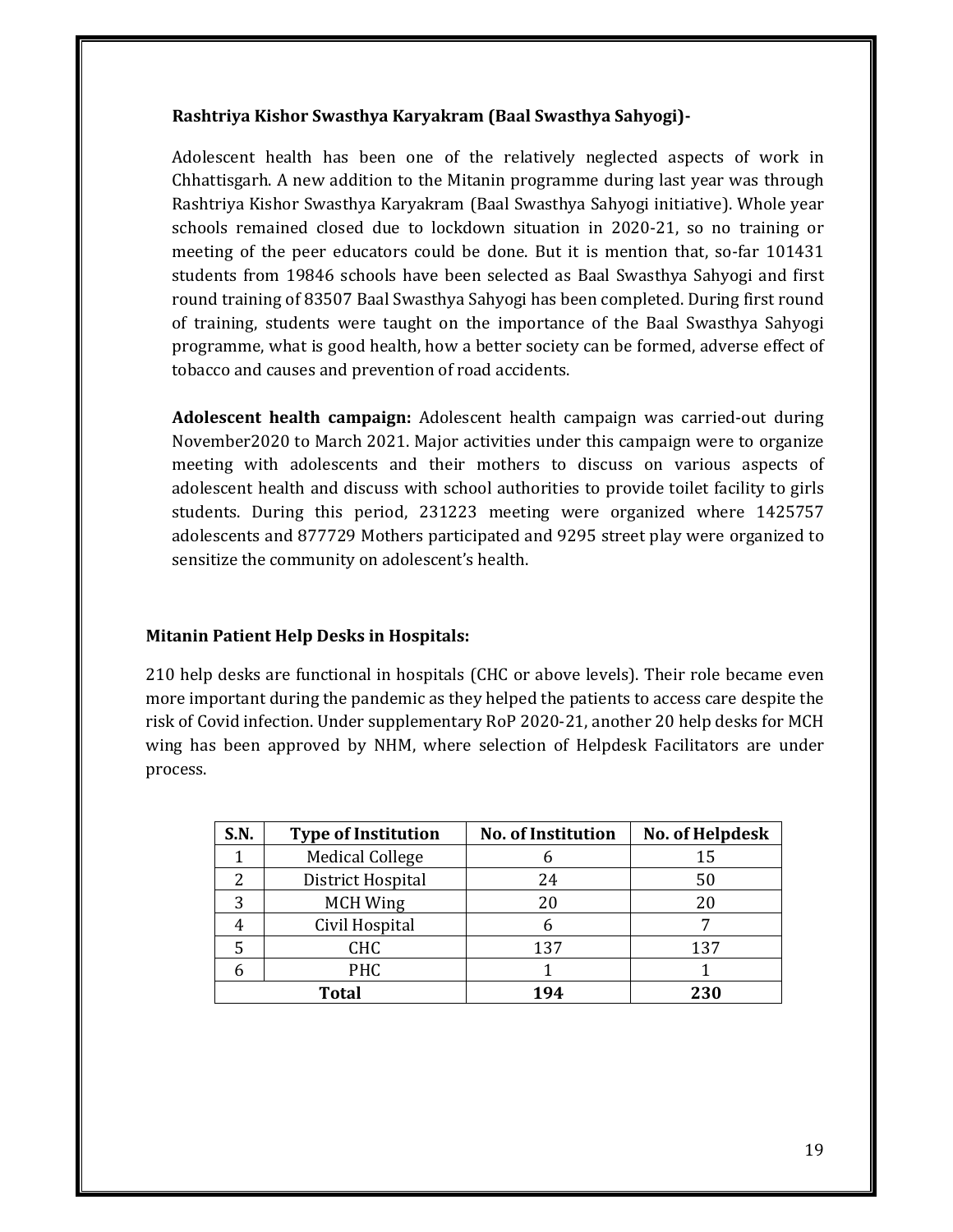# **Training and Capacity Building**

#### **Training of Rural Mitanins:**

**Annual training** Annual training of 53613Mitanins against target of 68277 Mitanins  $(79%)$  has been done during 2020-21. This year training was hampered due to covid-19 lockdown situation. The main topics included for this year training are-

- Identification of high risk pregnant women and newborn
- Home Based care for Young Children
- Adolescent health
- TB, Leprosy
- BP, stroke, diabetes
- Sickle cell anemia
- $\bullet$  Covid-19
- Nutrition security programmes

**Induction training** Induction training of newly selected Mitanins in small town (Nagariya nikay) and rural area was planned for the year. Accordingly, training of 1566 Mitanins against target of 2000 Mitanins  $(78%)$  has been done during 2020-21. This year training was hampered due to covid-19 lockdown situation.

**Supportive supervision training** Supportive supervision training of 35 District Coordinators, 292 Block Coordinators and 3242 Mitanin Trainers (99%) have been Completed. This year more focus has been given on quality of field visit, proper facilitations of review and planning meetings, how systematically to make an Advance Tour Plan, etc.

#### **Training of Urban Mitanin:**

**Annual training** 10<sup>th</sup> round Annual training of 3594 Mitanins against target of 3771 Mitanins  $(95%)$  has been done during 2020-21. The main topics included for this year training are-

- Identification of high risk pregnant women and newborn
- Home Based care for Young Children, Adolescent health
- TB, Dengue, Hepatitis E
- BP, Stroke, Diabetes
- Sickle cell anemia
- Corona virus, Swain flu H1N1
- Mental Health
- Use of Ciprofloxacin Eye/ Ear drop, Providon Iodine and Permethrine lotion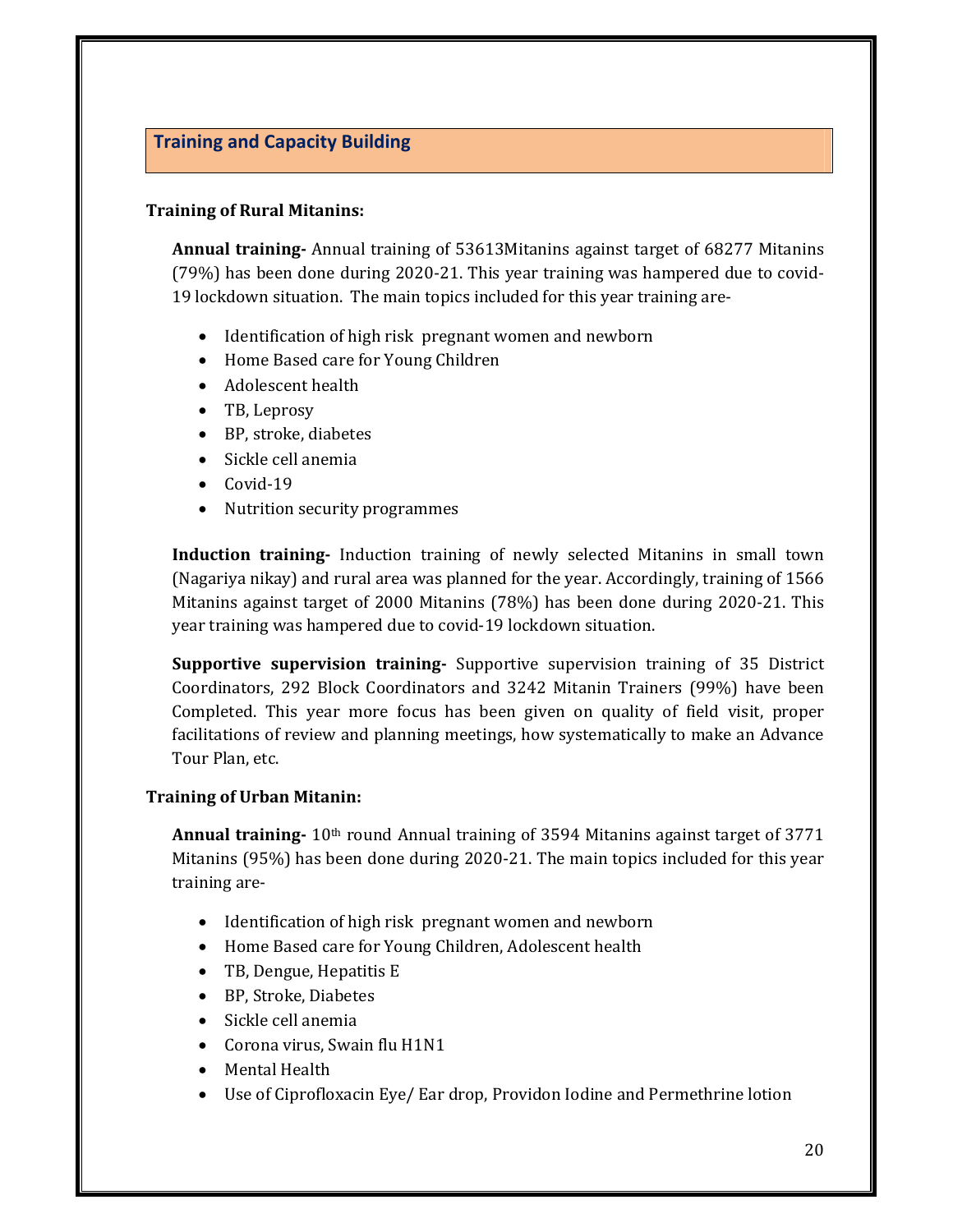**Supportive supervision training** Supportive supervision training of 3 City Coordinators, 25 Area Coordinators and 202 Mitanin Trainers have been Completed. This year more focus has been given on quality of field visit, proper facilitations of review and planning meetings, how systematically to make an Advance Tour Plan, etc.

## **HWC‐ NCD training of Mitanins:**

- NCD training of 15164 Mitanins against target of 15600 Mitanins (97%) has been done during 2020‐21.
- 21.14 lakh CBAC forms have been filled-up by Mitanins in 2020-21.

#### **Training of MAS (Mahila Arogya Samiti):**

• Under 6th round of MAS training, 24687 members from 3691 MASs have been trained on Dengue, Hepatitis E, Covid-19, anti-tobacco, air pollution, gender and food security schemes. 

#### **Mitanin Career Development:**

• New recruitment rules have been updated by the health department. They have given 5% reservation to Mitanins in ANM and Staff Nurse regular posts. This can help around 200-300 of the 700 jobless ANM/GNM trained Mitanins to get recruited.

#### **Communication Activities:**

#### **In‐house video production:**

- With technical support of NGO called Digital Green, SHRC has built in-house capacity to produce good quality videos. Mitanin Trainers and Block Coordinators have learnt video-photography and SHRC staff have learnt editing.
- 22 films produced so-far on topics like Diarrhea, Malaria, Pneumonia, Family visits (care during pregnancy, care of newborn, care of 6-9 month and 9 month to 3 year children) IFA for pregnant women, Complementary feeding, Keeping babies warm, Family planning, BP measurement, ill effect tobacco, abortion and Food security.

**Mitanin Paati:** During this year, 14th and 15<sup>th</sup> edition for rural Mitanins and 7<sup>th</sup> and 8th edition for urban Mitanins newsletter have been published.

#### **NIOS Certification:**

SHRC has been accredited by NIOS as AVI for ASHA certification in Chhattisgarh. 20 state trainers and 361 ASHAs have been certified so far. Results of 197 ASHAs are awaited. One batch was done in 2020-21.